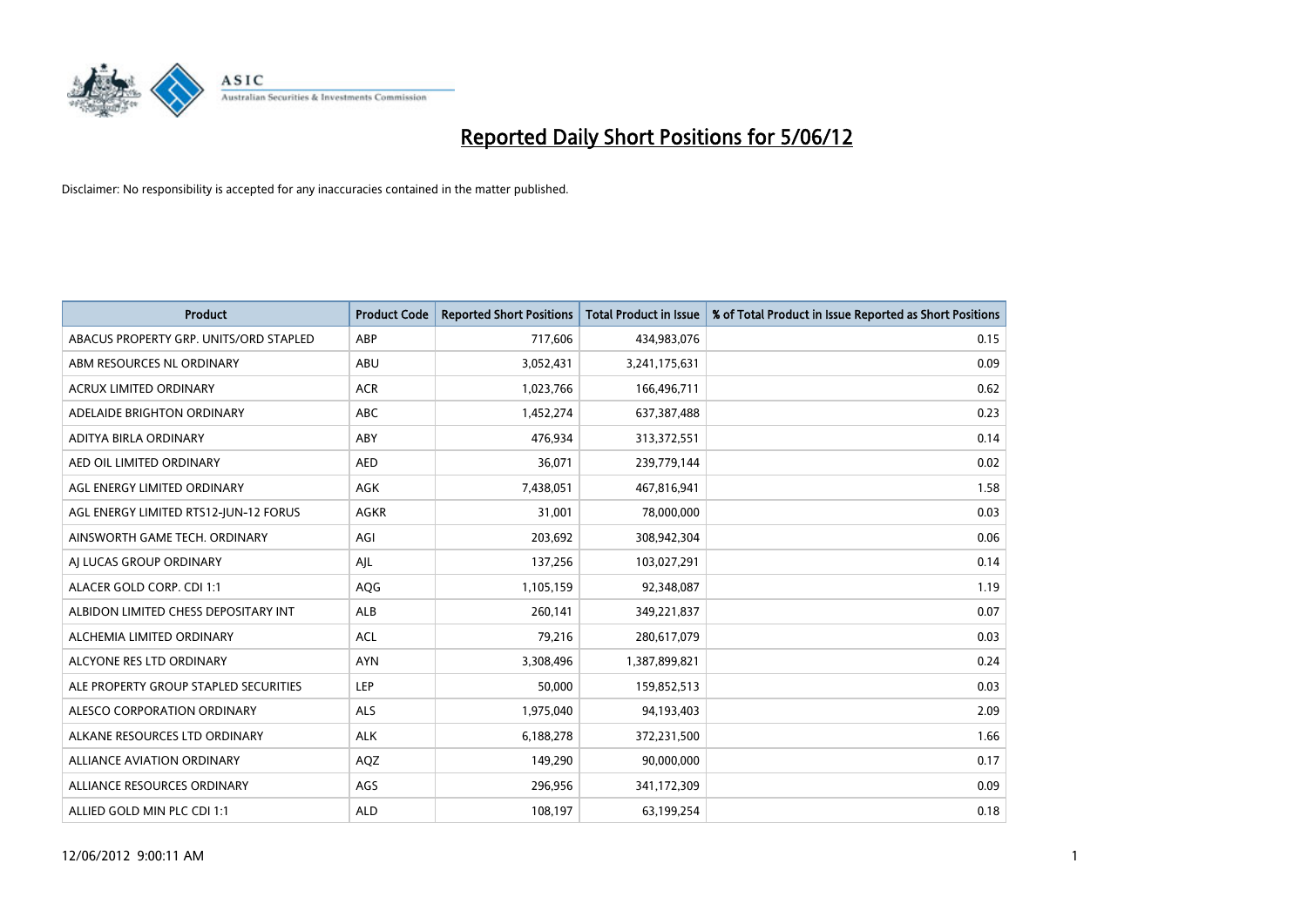

| <b>Product</b>                          | <b>Product Code</b> | <b>Reported Short Positions</b> | <b>Total Product in Issue</b> | % of Total Product in Issue Reported as Short Positions |
|-----------------------------------------|---------------------|---------------------------------|-------------------------------|---------------------------------------------------------|
| ALLIED HEALTH LTD ORDINARY              | AHZ                 | 109,920                         | 799,546,843                   | 0.01                                                    |
| ALTONA MINING LTD ORDINARY              | <b>AOH</b>          | 555,081                         | 522,091,038                   | 0.11                                                    |
| ALUMINA LIMITED ORDINARY                | <b>AWC</b>          | 104,428,068                     | 2,440,196,187                 | 4.28                                                    |
| AMALGAMATED HOLDINGS ORDINARY           | <b>AHD</b>          | 2,302                           | 157,613,022                   | 0.00                                                    |
| AMCOM TELECOMM, ORDINARY                | AMM                 | 5,645                           | 241,491,904                   | 0.00                                                    |
| AMCOR LIMITED ORDINARY                  | AMC                 | 3,495,144                       | 1,206,684,923                 | 0.26                                                    |
| AMP CAPITAL CHINA ORDINARY UNITS        | <b>AGF</b>          | 30,691                          | 355,699,116                   | 0.01                                                    |
| AMP LIMITED ORDINARY                    | AMP                 | 4,699,740                       | 2,894,931,180                 | 0.16                                                    |
| AMPELLA MINING ORDINARY                 | <b>AMX</b>          | 3,457,300                       | 240,600,493                   | 1.44                                                    |
| ANSELL LIMITED ORDINARY                 | <b>ANN</b>          | 2,812,475                       | 130,656,668                   | 2.15                                                    |
| ANTARES ENERGY LTD ORDINARY             | AZZ                 | 396,770                         | 260,000,000                   | 0.15                                                    |
| ANZ BANKING GRP LTD ORDINARY            | ANZ                 | 12,448,919                      | 2,679,587,116                 | 0.44                                                    |
| APA GROUP STAPLED SECURITIES            | <b>APA</b>          | 8,442,204                       | 644,485,583                   | 1.31                                                    |
| APN NEWS & MEDIA ORDINARY               | <b>APN</b>          | 21,865,659                      | 649,010,756                   | 3.38                                                    |
| AQUARIUS PLATINUM. ORDINARY             | AQP                 | 11,659,000                      | 470,312,578                   | 2.47                                                    |
| AQUILA RESOURCES ORDINARY               | <b>AQA</b>          | 5,746,319                       | 411,804,442                   | 1.36                                                    |
| ARAFURA RESOURCE LTD ORDINARY           | ARU                 | 7,646,443                       | 396,004,144                   | 1.92                                                    |
| ARB CORPORATION ORDINARY                | ARP                 | 60,885                          | 72,481,302                    | 0.08                                                    |
| ARDENT LEISURE GROUP STAPLED SECURITIES | AAD                 | 335,711                         | 334,209,401                   | 0.10                                                    |
| ARISTOCRAT LEISURE ORDINARY             | ALL                 | 18,492,610                      | 550,502,889                   | 3.36                                                    |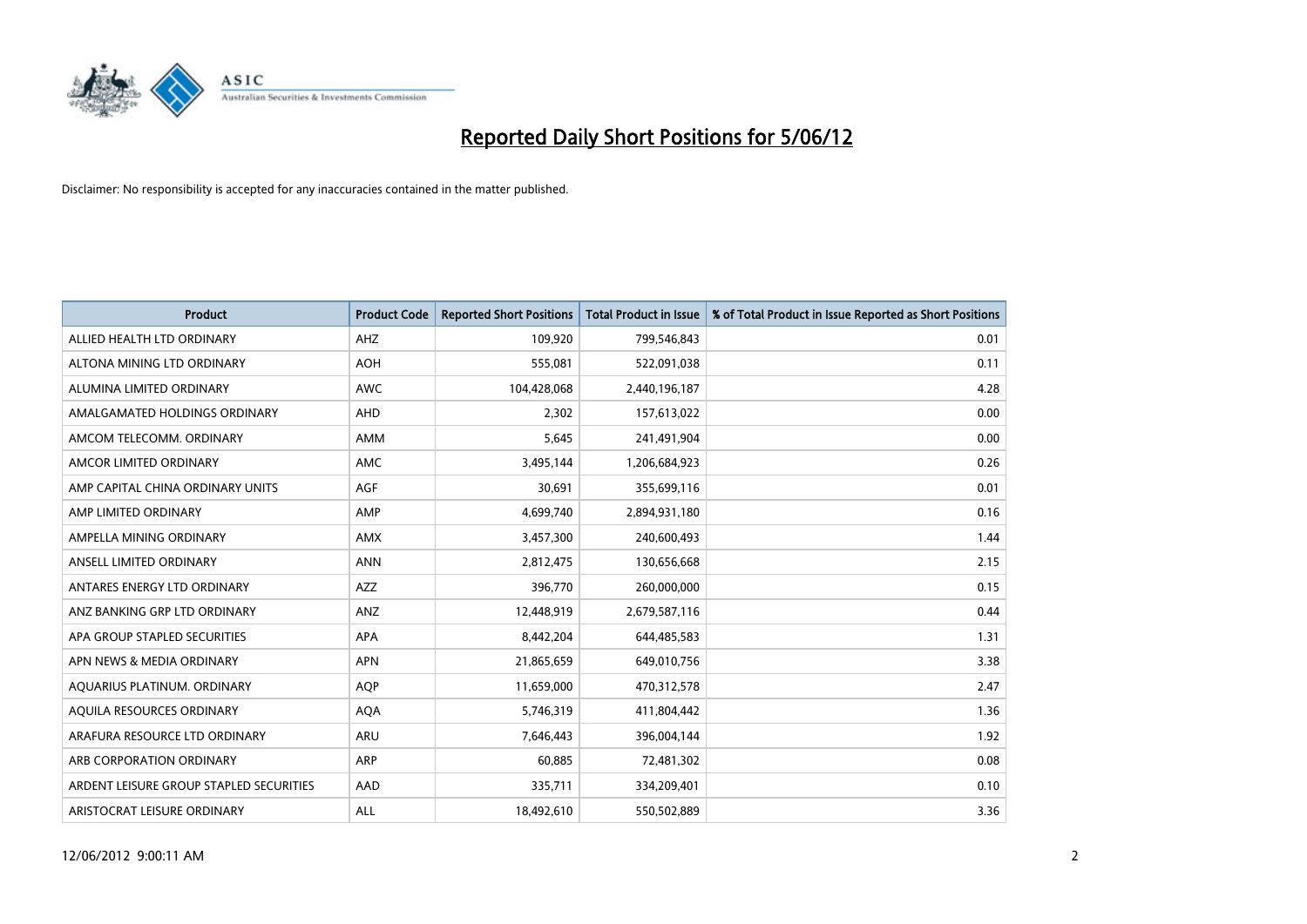

| <b>Product</b>                          | <b>Product Code</b> | <b>Reported Short Positions</b> | <b>Total Product in Issue</b> | % of Total Product in Issue Reported as Short Positions |
|-----------------------------------------|---------------------|---------------------------------|-------------------------------|---------------------------------------------------------|
| ASCIANO LIMITED ORDINARY                | <b>AIO</b>          | 3,164,794                       | 975,385,664                   | 0.32                                                    |
| ASG GROUP LIMITED ORDINARY              | ASZ                 | 328,313                         | 172,142,079                   | 0.19                                                    |
| ASPEN GROUP ORD/UNITS STAPLED           | <b>APZ</b>          | 149,380                         | 600,507,326                   | 0.02                                                    |
| ASPIRE MINING LTD ORDINARY              | <b>AKM</b>          | 353,075                         | 620,594,556                   | 0.05                                                    |
| ASTRO JAP PROP GROUP STAPLED SECURITIES | AJA                 | 77,697                          | 58,445,002                    | 0.13                                                    |
| ASX LIMITED ORDINARY                    | ASX                 | 3,632,618                       | 175,136,729                   | 2.06                                                    |
| ATLAS IRON LIMITED ORDINARY             | <b>AGO</b>          | 12,058,041                      | 904,580,993                   | 1.33                                                    |
| AUCKLAND INTERNATION ORDINARY           | AIA                 | 50,000                          | 1,322,564,489                 | 0.00                                                    |
| <b>AURORA OIL &amp; GAS ORDINARY</b>    | <b>AUT</b>          | 6,419,266                       | 427,458,159                   | 1.50                                                    |
| AUSDRILL LIMITED ORDINARY               | <b>ASL</b>          | 557,098                         | 304,397,289                   | 0.18                                                    |
| AUSENCO LIMITED ORDINARY                | AAX                 | 361,527                         | 123,872,665                   | 0.29                                                    |
| AUSTAL LIMITED ORDINARY                 | ASB                 | 293,994                         | 188,193,007                   | 0.15                                                    |
| AUSTIN ENGINEERING ORDINARY             | ANG                 | 20,206                          | 72,314,403                    | 0.02                                                    |
| AUSTRALAND PROPERTY STAPLED SECURITY    | <b>ALZ</b>          | 123,734                         | 576,846,597                   | 0.02                                                    |
| AUSTRALIAN AGRICULT. ORDINARY           | AAC                 | 986,873                         | 312,905,085                   | 0.30                                                    |
| AUSTRALIAN INFRASTR, UNITS/ORDINARY     | <b>AIX</b>          | 11,740,345                      | 620,733,944                   | 1.90                                                    |
| AUSTRALIAN PHARM. ORDINARY              | API                 | 254,289                         | 488,115,883                   | 0.06                                                    |
| AUTOMOTIVE HOLDINGS ORDINARY            | <b>AHE</b>          | 10,069                          | 260,579,682                   | 0.00                                                    |
| AVIENNINGS LIMITED ORDINARY             | <b>AVI</b>          | 595,801                         | 274,588,694                   | 0.22                                                    |
| AWE LIMITED ORDINARY                    | <b>AWE</b>          | 3,261,409                       | 521,871,941                   | 0.62                                                    |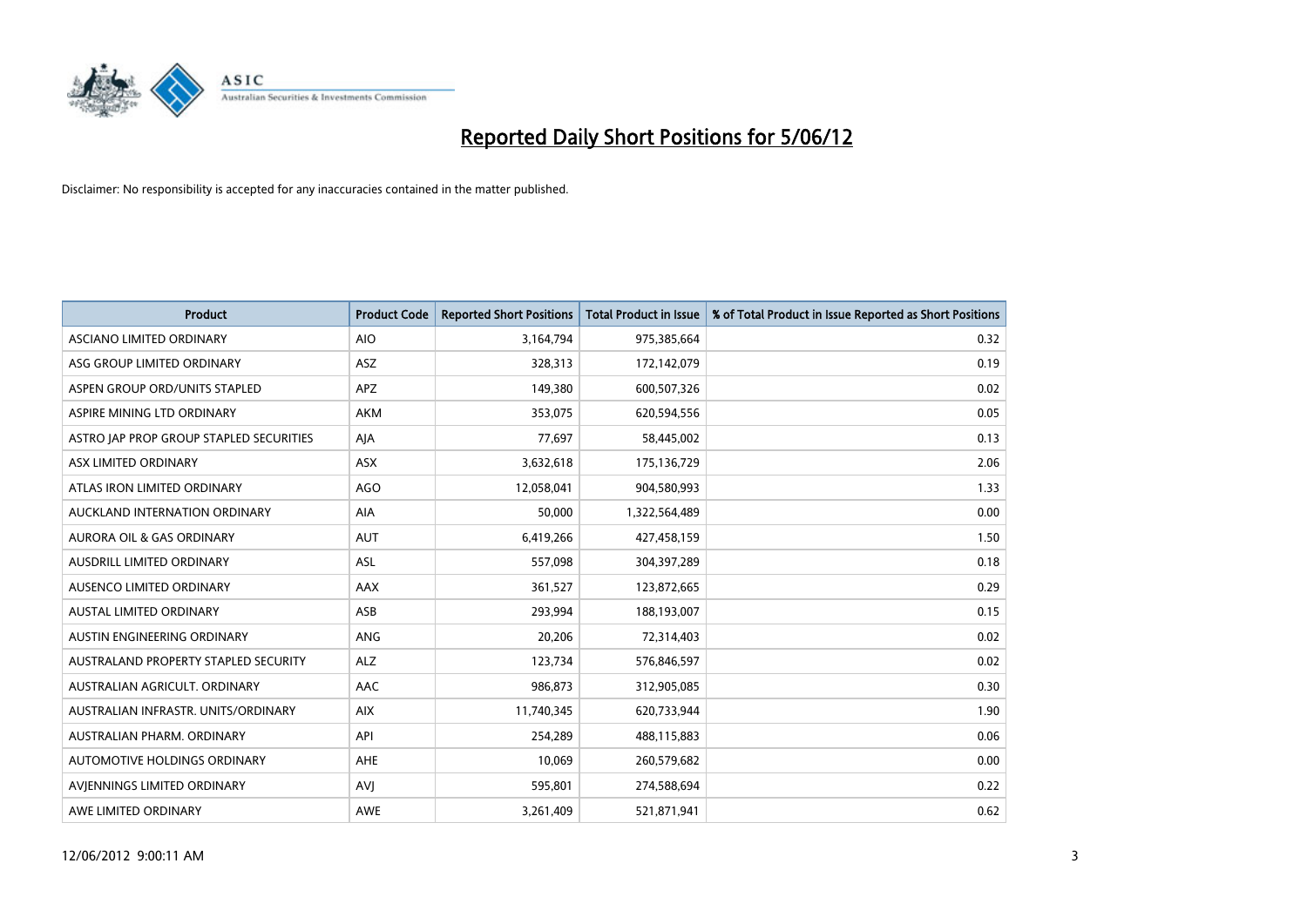

| <b>Product</b>                       | <b>Product Code</b> | <b>Reported Short Positions</b> | <b>Total Product in Issue</b> | % of Total Product in Issue Reported as Short Positions |
|--------------------------------------|---------------------|---------------------------------|-------------------------------|---------------------------------------------------------|
| AZIMUTH RES LTD ORDINARY             | <b>AZH</b>          | 950,603                         | 401,368,304                   | 0.23                                                    |
| AZUMAH RESOURCES ORDINARY            | <b>AZM</b>          | 743,919                         | 333,614,096                   | 0.22                                                    |
| <b>BANDANNA ENERGY ORDINARY</b>      | <b>BND</b>          | 3,459,742                       | 528,481,199                   | 0.64                                                    |
| BANK OF QUEENSLAND. ORDINARY         | <b>BOQ</b>          | 9,566,354                       | 304,034,664                   | 3.15                                                    |
| <b>BASE RES LIMITED ORDINARY</b>     | <b>BSE</b>          | 754,626                         | 460,440,029                   | 0.17                                                    |
| <b>BATHURST RESOURCES ORDINARY</b>   | <b>BTU</b>          | 35,064,796                      | 695,747,997                   | 5.03                                                    |
| <b>BC IRON LIMITED ORDINARY</b>      | <b>BCI</b>          | 322,105                         | 103,861,000                   | 0.31                                                    |
| BEACH ENERGY LIMITED ORDINARY        | <b>BPT</b>          | 22,407,395                      | 1,255,464,157                 | 1.80                                                    |
| BEADELL RESOURCE LTD ORDINARY        | <b>BDR</b>          | 8,121,617                       | 716,004,752                   | 1.13                                                    |
| BENDIGO AND ADELAIDE ORDINARY        | <b>BEN</b>          | 5,632,618                       | 396,604,957                   | 1.41                                                    |
| BERKELEY RESOURCES ORDINARY          | <b>BKY</b>          | 644,164                         | 179,298,273                   | 0.37                                                    |
| BETASHARES ASX RES ETF UNITS         | <b>ORE</b>          | 86,932                          | 4,220,217                     | 2.06                                                    |
| <b>BHP BILLITON LIMITED ORDINARY</b> | <b>BHP</b>          | 12,650,006                      | 3,211,691,105                 | 0.37                                                    |
| <b>BILLABONG ORDINARY</b>            | <b>BBG</b>          | 24,049,396                      | 257,888,239                   | 9.32                                                    |
| <b>BIOTA HOLDINGS ORDINARY</b>       | <b>BTA</b>          | 1,569,800                       | 182,350,316                   | 0.85                                                    |
| <b>BLACKTHORN RESOURCES ORDINARY</b> | <b>BTR</b>          | 31,209                          | 127,818,000                   | 0.02                                                    |
| BLUESCOPE STEEL LTD ORDINARY         | <b>BSL</b>          | 48,188,349                      | 3,349,185,247                 | 1.44                                                    |
| <b>BOART LONGYEAR ORDINARY</b>       | <b>BLY</b>          | 5,792,896                       | 461,163,412                   | 1.26                                                    |
| <b>BOOM LOGISTICS ORDINARY</b>       | <b>BOL</b>          | 626                             | 468,663,585                   | 0.00                                                    |
| BORAL LIMITED. ORDINARY              | <b>BLD</b>          | 39,367,869                      | 758,572,140                   | 5.18                                                    |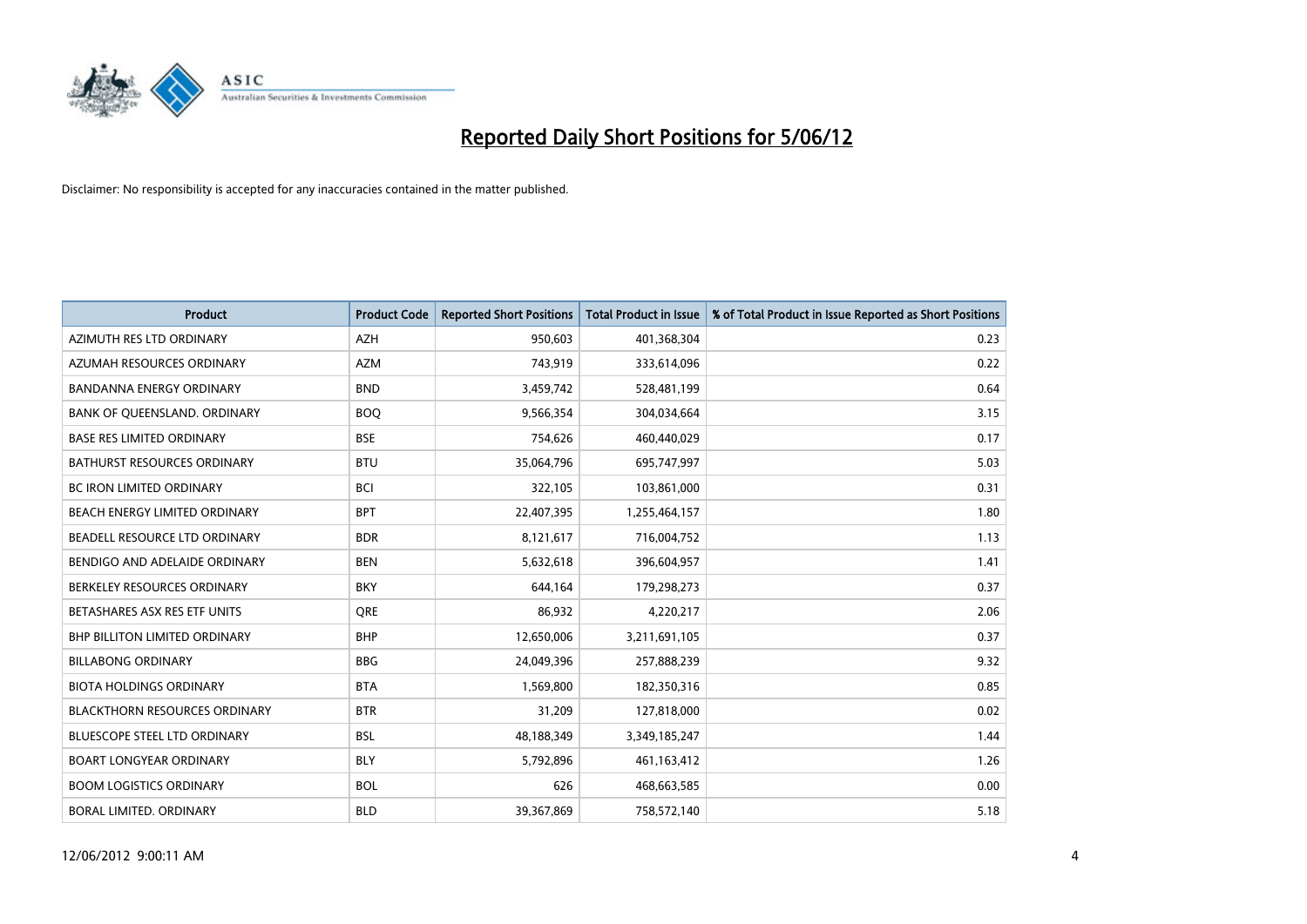

| <b>Product</b>                          | <b>Product Code</b> | <b>Reported Short Positions</b> | <b>Total Product in Issue</b> | % of Total Product in Issue Reported as Short Positions |
|-----------------------------------------|---------------------|---------------------------------|-------------------------------|---------------------------------------------------------|
| <b>BRADKEN LIMITED ORDINARY</b>         | <b>BKN</b>          | 5,823,180                       | 168,629,376                   | 3.46                                                    |
| <b>BRAMBLES LIMITED ORDINARY</b>        | <b>BXB</b>          | 20,048,952                      | 1,480,975,746                 | 1.33                                                    |
| BREVILLE GROUP LTD ORDINARY             | <b>BRG</b>          | 52,571                          | 130,095,322                   | 0.04                                                    |
| BRICKWORKS LIMITED ORDINARY             | <b>BKW</b>          | 27,541                          | 147,567,333                   | 0.02                                                    |
| <b>BROCKMAN RESOURCES ORDINARY</b>      | <b>BRM</b>          | 2,809                           | 145,053,151                   | 0.00                                                    |
| BT INVESTMENT MNGMNT ORDINARY           | <b>BTT</b>          | 758                             | 267,906,977                   | 0.00                                                    |
| <b>BURU ENERGY ORDINARY</b>             | <b>BRU</b>          | 10,643,238                      | 234,340,477                   | 4.55                                                    |
| <b>BWP TRUST ORDINARY UNITS</b>         | <b>BWP</b>          | 356,272                         | 525,255,093                   | 0.06                                                    |
| CABCHARGE AUSTRALIA ORDINARY            | CAB                 | 490,429                         | 120,437,014                   | 0.41                                                    |
| CALTEX AUSTRALIA ORDINARY               | <b>CTX</b>          | 8,556,625                       | 270,000,000                   | 3.17                                                    |
| CAMPBELL BROTHERS ORDINARY              | <b>CPB</b>          | 1,173,089                       | 67,503,411                    | 1.72                                                    |
| CAPE LAMBERT RES LTD ORDINARY           | <b>CFE</b>          | 184,060                         | 689,108,792                   | 0.02                                                    |
| CARABELLA RES LTD ORDINARY              | <b>CLR</b>          | 413,470                         | 133,642,797                   | 0.32                                                    |
| <b>CARBON ENERGY ORDINARY</b>           | <b>CNX</b>          | 77,039                          | 772,586,709                   | 0.01                                                    |
| <b>CARDNO LIMITED ORDINARY</b>          | CDD                 | 216,510                         | 138,103,523                   | 0.16                                                    |
| CARNARVON PETROLEUM ORDINARY            | <b>CVN</b>          | 99,527                          | 694,644,634                   | 0.02                                                    |
| CARSALES.COM LTD ORDINARY               | <b>CRZ</b>          | 28,231,190                      | 233,689,223                   | 12.08                                                   |
| CASH CONVERTERS ORDINARY                | CCV                 | 41,599                          | 379,761,025                   | 0.01                                                    |
| CENTRO RETAIL AUST ORD/UNIT STAPLED SEC | <b>CRF</b>          | 31,692,147                      | 1,340,723,189                 | 2.36                                                    |
| CERAMIC FUEL CELLS ORDINARY             | <b>CFU</b>          | 146,659                         | 1,366,298,863                 | 0.01                                                    |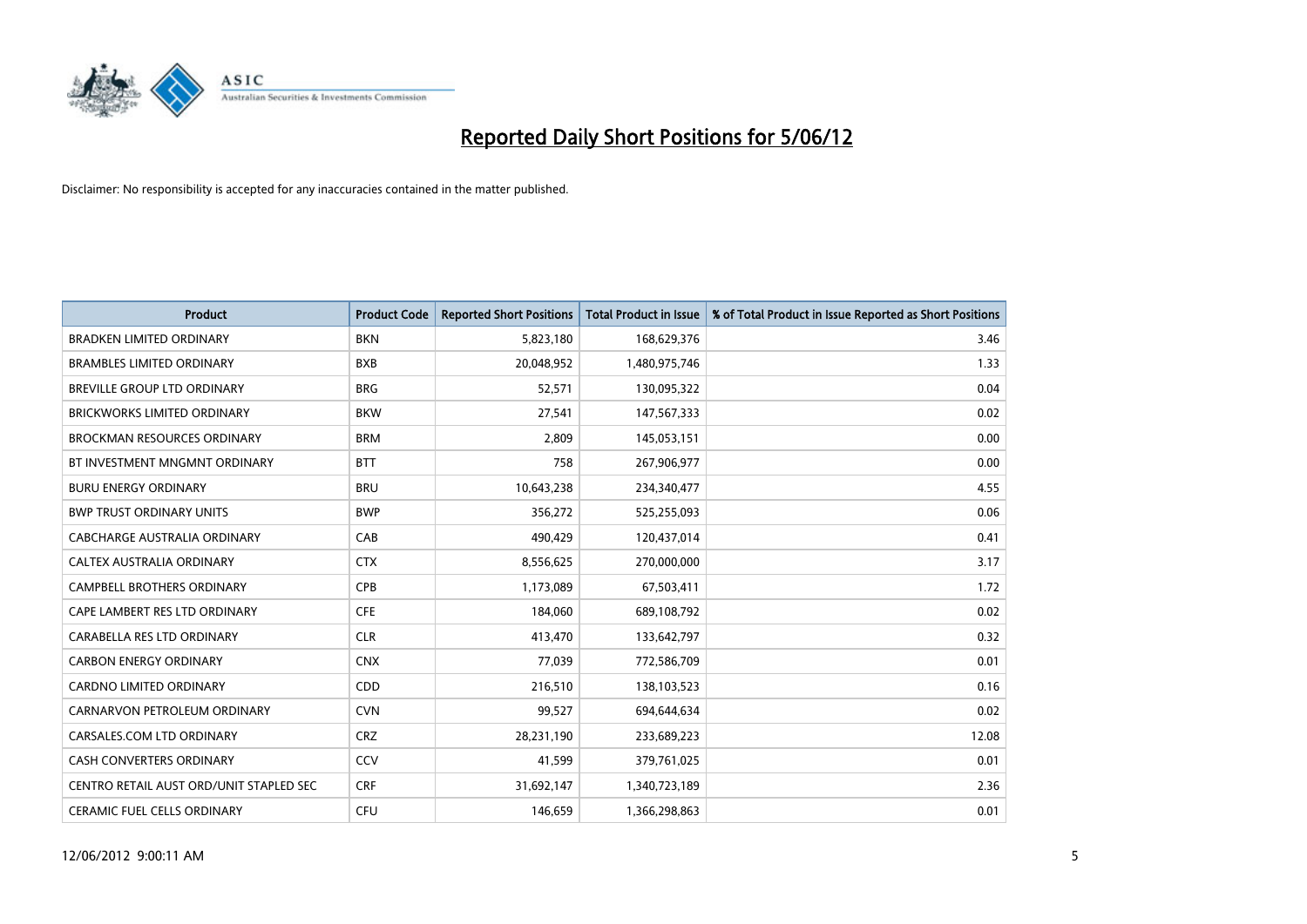

| <b>Product</b>                           | <b>Product Code</b> | <b>Reported Short Positions</b> | <b>Total Product in Issue</b> | % of Total Product in Issue Reported as Short Positions |
|------------------------------------------|---------------------|---------------------------------|-------------------------------|---------------------------------------------------------|
| CFS RETAIL PROPERTY STAPLED SEC. DEF SET | <b>CFXDA</b>        | 39,270,414                      | 2,835,288,808                 | 1.38                                                    |
| CGA MINING LIMITED ORDINARY              | <b>CGX</b>          | 138,497                         | 337,725,726                   | 0.04                                                    |
| CHALLENGER DIV.PRO. STAPLED UNITS        | <b>CDI</b>          | 110,464                         | 872,296,035                   | 0.01                                                    |
| CHALLENGER INFRAST. STAPLED UNITS        | <b>CIF</b>          | 378,795                         | 316,223,785                   | 0.13                                                    |
| <b>CHALLENGER LIMITED ORDINARY</b>       | <b>CGF</b>          | 7,673,100                       | 546, 347, 707                 | 1.41                                                    |
| CHARTER HALL GROUP STAPLED US PROHIBIT.  | <b>CHC</b>          | 149,371                         | 296,846,225                   | 0.04                                                    |
| <b>CHARTER HALL RETAIL UNITS</b>         | <b>COR</b>          | 918,151                         | 299,628,571                   | 0.30                                                    |
| <b>CHORUS LIMITED ORDINARY</b>           | <b>CNU</b>          | 1,075,129                       | 385,082,123                   | 0.28                                                    |
| CITIGOLD CORP LTD ORDINARY               | <b>CTO</b>          | 1,355,317                       | 1,105,078,301                 | 0.12                                                    |
| CLEARVIEW WEALTH LTD ORDINARY            | <b>CVW</b>          | 6,068                           | 440,437,192                   | 0.00                                                    |
| <b>CLOUGH LIMITED ORDINARY</b>           | <b>CLO</b>          | 140,734                         | 773,490,454                   | 0.01                                                    |
| <b>CNPR GRP UNITS/ORD STAPLED</b>        | <b>CNP</b>          | 2,537                           | 972,414,514                   | 0.00                                                    |
| COAL OF AFRICA LTD ORDINARY              | <b>CZA</b>          | 372,893                         | 662,484,573                   | 0.06                                                    |
| <b>COALSPUR MINES LTD ORDINARY</b>       | <b>CPL</b>          | 12,743,223                      | 620,729,899                   | 2.03                                                    |
| <b>COBAR CONSOLIDATED ORDINARY</b>       | CCU                 | 249,876                         | 210,101,187                   | 0.11                                                    |
| COCA-COLA AMATIL ORDINARY                | <b>CCL</b>          | 10,744,003                      | 761,319,007                   | 1.39                                                    |
| COCHLEAR LIMITED ORDINARY                | <b>COH</b>          | 6,532,300                       | 56,929,432                    | 11.45                                                   |
| <b>COCKATOO COAL ORDINARY</b>            | <b>COK</b>          | 15,842,927                      | 1,016,746,908                 | 1.55                                                    |
| <b>COFFEY INTERNATIONAL ORDINARY</b>     | <b>COF</b>          | 272,693                         | 255,833,165                   | 0.11                                                    |
| <b>COKAL LTD ORDINARY</b>                | <b>CKA</b>          | 102,810                         | 411,046,892                   | 0.02                                                    |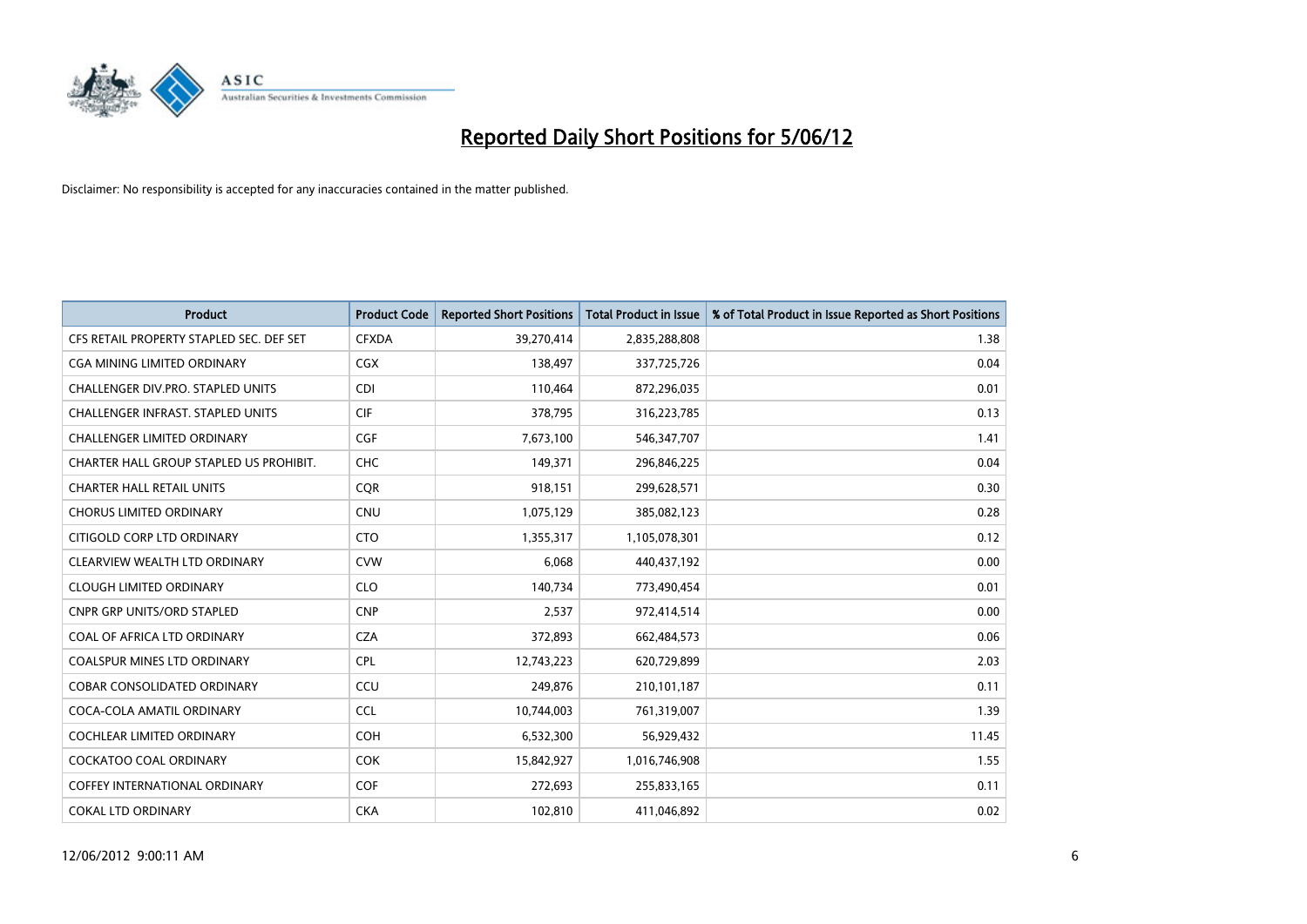

| <b>Product</b>                          | <b>Product Code</b> | <b>Reported Short Positions</b> | <b>Total Product in Issue</b> | % of Total Product in Issue Reported as Short Positions |
|-----------------------------------------|---------------------|---------------------------------|-------------------------------|---------------------------------------------------------|
| <b>COLLINS FOODS LTD ORDINARY</b>       | <b>CKF</b>          | 55,919                          | 93,000,003                    | 0.06                                                    |
| COMMONWEALTH BANK, ORDINARY             | <b>CBA</b>          | 28,925,387                      | 1,592,154,780                 | 1.78                                                    |
| <b>COMMONWEALTH PROP ORDINARY UNITS</b> | <b>CPA</b>          | 23,109,063                      | 2,347,003,413                 | 1.00                                                    |
| <b>COMPASS RESOURCES ORDINARY</b>       | <b>CMR</b>          | 7,472                           | 1,403,744,100                 | 0.00                                                    |
| <b>COMPUTERSHARE LTD ORDINARY</b>       | <b>CPU</b>          | 5,534,462                       | 555,664,059                   | 0.98                                                    |
| CONSOLIDATED MEDIA, ORDINARY            | <b>CMJ</b>          | 1,466,739                       | 561,834,996                   | 0.26                                                    |
| CONTINENTAL COAL LTD ORDINARY           | <b>CCC</b>          | 457,633                         | 430,742,398                   | 0.10                                                    |
| <b>COOPER ENERGY LTD ORDINARY</b>       | <b>COE</b>          | 513,977                         | 292,791,528                   | 0.17                                                    |
| <b>CREDIT CORP GROUP ORDINARY</b>       | <b>CCP</b>          | 44,173                          | 45,571,114                    | 0.10                                                    |
| <b>CROMWELL PROP STAPLED SECURITIES</b> | <b>CMW</b>          | 4,029                           | 1,169,688,943                 | 0.00                                                    |
| <b>CROWN LIMITED ORDINARY</b>           | <b>CWN</b>          | 4,757,734                       | 728,394,185                   | 0.68                                                    |
| <b>CSG LIMITED ORDINARY</b>             | <b>CSV</b>          | 839,921                         | 282,567,499                   | 0.28                                                    |
| <b>CSL LIMITED ORDINARY</b>             | <b>CSL</b>          | 5,600,679                       | 510,373,491                   | 1.10                                                    |
| <b>CSR LIMITED ORDINARY</b>             | <b>CSR</b>          | 41,684,951                      | 506,000,315                   | 8.25                                                    |
| <b>CUDECO LIMITED ORDINARY</b>          | CDU                 | 4,006,497                       | 190,159,476                   | 2.11                                                    |
| <b>CUE ENERGY RESOURCE ORDINARY</b>     | <b>CUE</b>          | 3,133,495                       | 698,119,720                   | 0.45                                                    |
| DART ENERGY LTD ORDINARY                | <b>DTE</b>          | 33,828,762                      | 768,645,654                   | 4.39                                                    |
| DAVID JONES LIMITED ORDINARY            | <b>DJS</b>          | 58,715,350                      | 528,655,600                   | 11.06                                                   |
| DECMIL GROUP LIMITED ORDINARY           | <b>DCG</b>          | 525,380                         | 166,492,757                   | 0.30                                                    |
| DEEP YELLOW LIMITED ORDINARY            | <b>DYL</b>          | 375                             | 1,128,736,403                 | 0.00                                                    |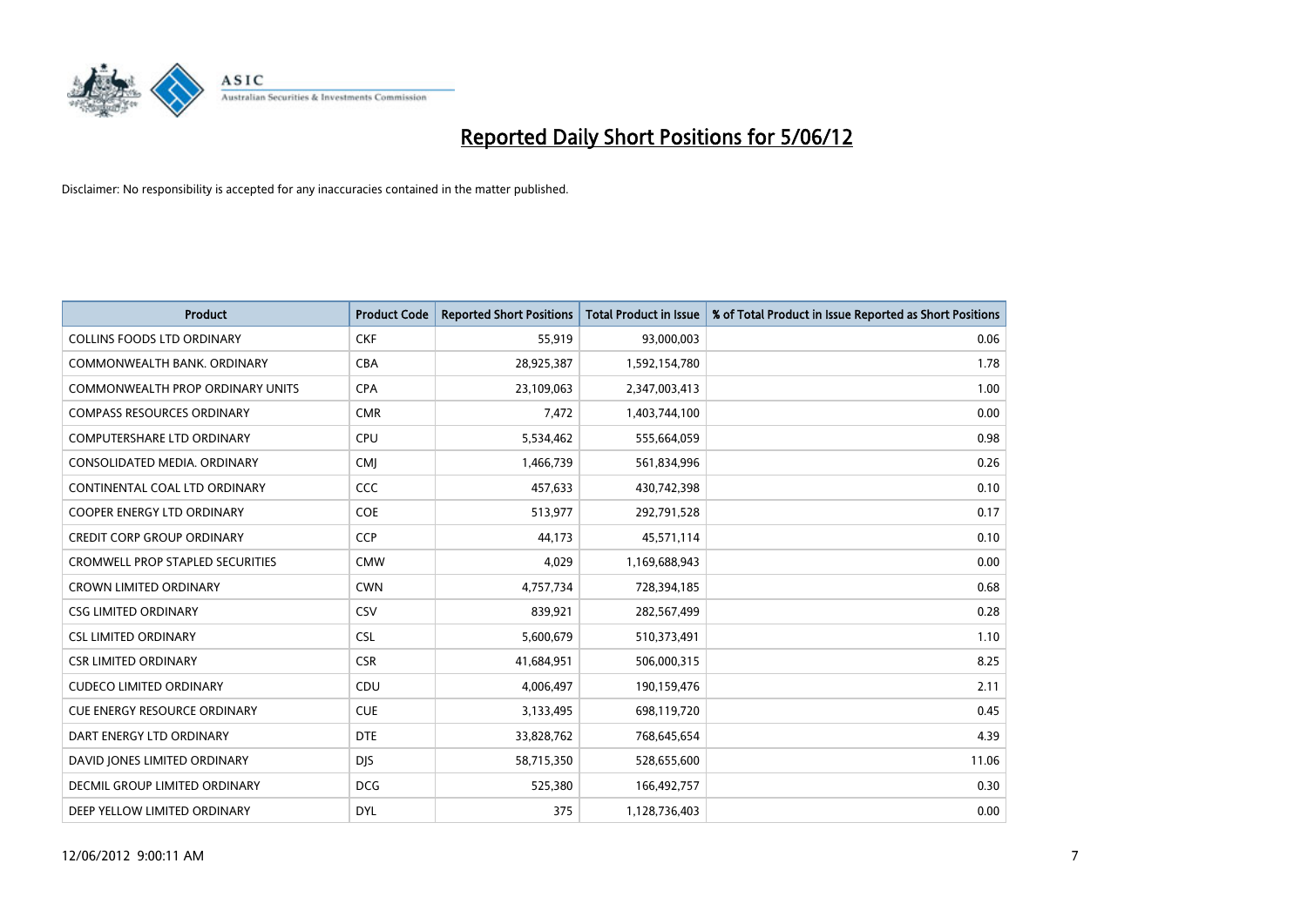

| <b>Product</b>                       | <b>Product Code</b> | <b>Reported Short Positions</b> | <b>Total Product in Issue</b> | % of Total Product in Issue Reported as Short Positions |
|--------------------------------------|---------------------|---------------------------------|-------------------------------|---------------------------------------------------------|
| DEXUS PROPERTY GROUP STAPLED UNITS   | <b>DXS</b>          | 19,623,154                      | 4,839,024,176                 | 0.41                                                    |
| DISCOVERY METALS LTD ORDINARY        | <b>DML</b>          | 11,846,828                      | 442,128,231                   | 2.66                                                    |
| DOMINO PIZZA ENTERPR ORDINARY        | <b>DMP</b>          | 802,758                         | 69,899,674                    | 1.14                                                    |
| DORAY MINERALS LTD ORDINARY          | <b>DRM</b>          | 32,592                          | 81,162,275                    | 0.04                                                    |
| DOWNER EDI LIMITED ORDINARY          | <b>DOW</b>          | 6,831,167                       | 429,100,296                   | 1.59                                                    |
| DRILLSEARCH ENERGY ORDINARY          | <b>DLS</b>          | 4,804,692                       | 337,449,196                   | 1.42                                                    |
| DUET GROUP STAPLED US PROHIBIT.      | <b>DUE</b>          | 3,525,800                       | 1,109,831,386                 | 0.32                                                    |
| DULUXGROUP LIMITED ORDINARY          | <b>DLX</b>          | 10,346,454                      | 367,456,259                   | 2.81                                                    |
| ECHO ENTERTAINMENT ORDINARY          | <b>EGP</b>          | 46, 181, 022                    | 688,019,737                   | 6.72                                                    |
| <b>ELDERS LIMITED ORDINARY</b>       | <b>ELD</b>          | 24,492,893                      | 448,598,480                   | 5.45                                                    |
| ELDORADO GOLD CORP CDI 1:1           | EAU                 | 32,981                          | 7,221,936                     | 0.47                                                    |
| ELEMENTAL MINERALS ORDINARY          | ELM                 | 525,451                         | 243,614,280                   | 0.21                                                    |
| ELEMENTOS LIMITED ORDINARY           | <b>ELT</b>          | 16                              | 82,383,526                    | 0.00                                                    |
| <b>EMECO HOLDINGS ORDINARY</b>       | <b>EHL</b>          | 4,502,876                       | 631,237,586                   | 0.72                                                    |
| <b>ENDEAVOUR MIN CORP CDI 1:1</b>    | <b>EVR</b>          | 53,615                          | 117,139,706                   | 0.04                                                    |
| <b>ENERGY RESOURCES ORDINARY 'A'</b> | <b>ERA</b>          | 11,523,259                      | 517,725,062                   | 2.23                                                    |
| <b>ENERGY WORLD CORPOR, ORDINARY</b> | <b>EWC</b>          | 27,624,182                      | 1,734,166,672                 | 1.59                                                    |
| ENVESTRA LIMITED ORDINARY            | <b>ENV</b>          | 16,691,279                      | 1,572,392,111                 | 1.03                                                    |
| EQUATORIAL RES LTD ORDINARY          | EQX                 | 172,946                         | 117,235,353                   | 0.16                                                    |
| <b>EUROZ LIMITED ORDINARY</b>        | EZL                 | 26.690                          | 143,676,898                   | 0.02                                                    |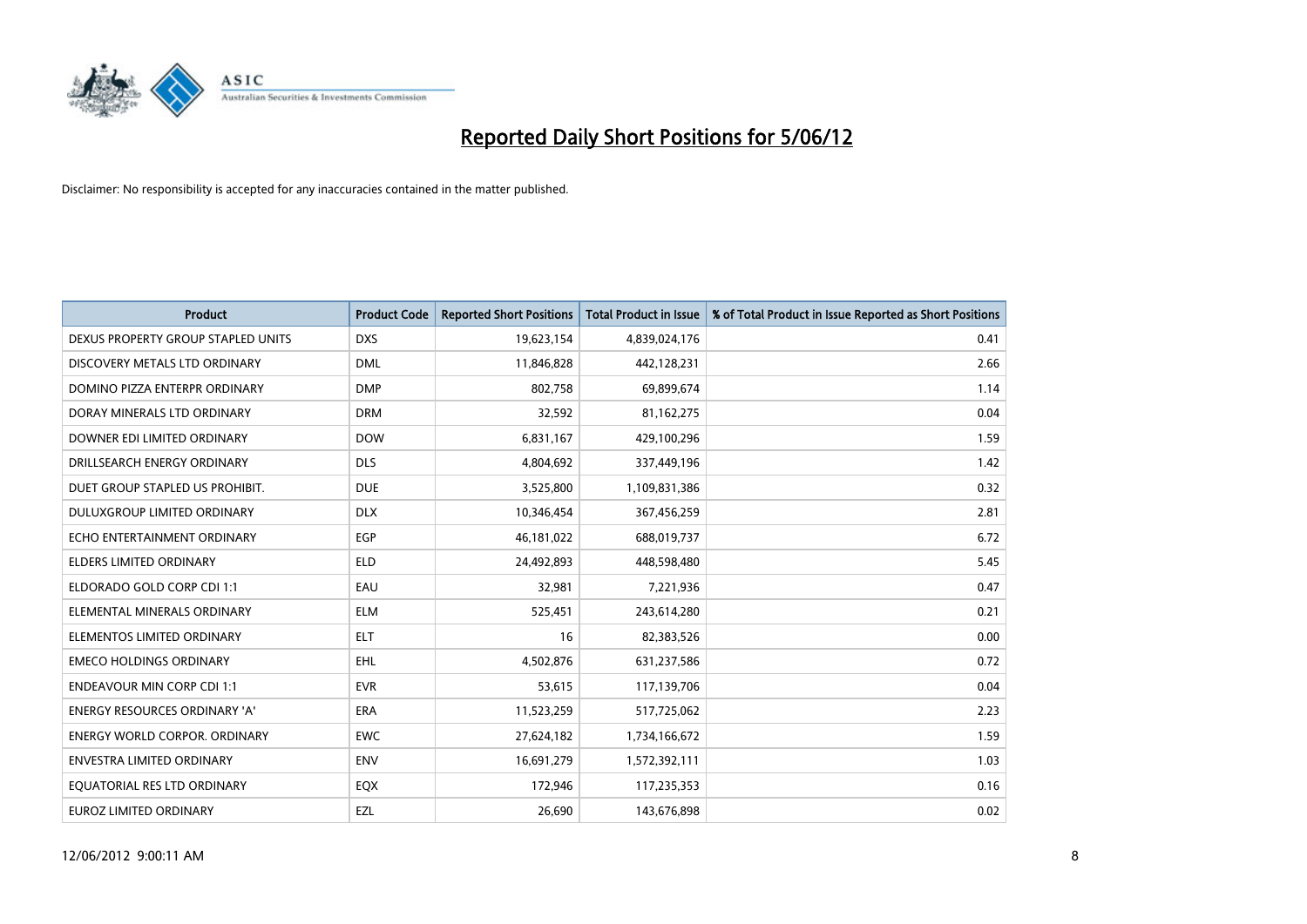

| <b>Product</b>                        | <b>Product Code</b> | <b>Reported Short Positions</b> | <b>Total Product in Issue</b> | % of Total Product in Issue Reported as Short Positions |
|---------------------------------------|---------------------|---------------------------------|-------------------------------|---------------------------------------------------------|
| EVOLUTION MINING LTD ORDINARY         | <b>EVN</b>          | 2,504,960                       | 707,105,713                   | 0.33                                                    |
| EXCO RESOURCES LTD ORDINARY           | <b>EXS</b>          | 50,130                          | 356,044,187                   | 0.01                                                    |
| FAIRFAX MEDIA LTD ORDINARY            | <b>FXJ</b>          | 265,427,721                     | 2,351,955,725                 | 11.31                                                   |
| FAR LTD ORDINARY                      | <b>FAR</b>          | 22,194,079                      | 2,499,846,742                 | 0.89                                                    |
| FISHER & PAYKEL H. ORDINARY           | <b>FPH</b>          | 7,000                           | 530,053,399                   | 0.00                                                    |
| FKP PROPERTY GROUP STAPLED SECURITIES | <b>FKP</b>          | 36,323,344                      | 1,211,033,858                 | 3.00                                                    |
| FLEETWOOD CORP ORDINARY               | <b>FWD</b>          | 109,468                         | 59,217,793                    | 0.18                                                    |
| FLETCHER BUILDING ORDINARY            | <b>FBU</b>          | 12,482,479                      | 682,866,936                   | 1.82                                                    |
| FLEXIGROUP LIMITED ORDINARY           | <b>FXL</b>          | 32,623                          | 279,911,147                   | 0.00                                                    |
| <b>FLIGHT CENTRE ORDINARY</b>         | <b>FLT</b>          | 11,941,689                      | 100,039,833                   | 11.92                                                   |
| FLINDERS MINES LTD ORDINARY           | <b>FMS</b>          | 537,767                         | 1,821,300,404                 | 0.04                                                    |
| <b>FOCUS MINERALS LTD ORDINARY</b>    | <b>FML</b>          | 1,596,398                       | 4,320,773,701                 | 0.03                                                    |
| <b>FORGE GROUP LIMITED ORDINARY</b>   | FGE                 | 362,105                         | 86,169,014                    | 0.42                                                    |
| FORTESCUE METALS GRP ORDINARY         | <b>FMG</b>          | 159,373,714                     | 3,113,798,659                 | 5.10                                                    |
| <b>G.U.D. HOLDINGS ORDINARY</b>       | GUD                 | 1,131,738                       | 70,803,455                    | 1.60                                                    |
| <b>GALAXY RESOURCES ORDINARY</b>      | GXY                 | 7,366,973                       | 363,775,852                   | 2.02                                                    |
| <b>GEODYNAMICS LIMITED ORDINARY</b>   | GDY                 | 850                             | 406,452,608                   | 0.00                                                    |
| <b>GINDALBIE METALS LTD ORDINARY</b>  | <b>GBG</b>          | 43,726,280                      | 1,247,487,454                 | 3.51                                                    |
| <b>GLOBAL CONSTRUCTION ORDINARY</b>   | GCS                 | 50,000                          | 116,464,741                   | 0.04                                                    |
| <b>GLOUCESTER COAL ORDINARY</b>       | GCL                 | 1,138,774                       | 202,905,967                   | 0.55                                                    |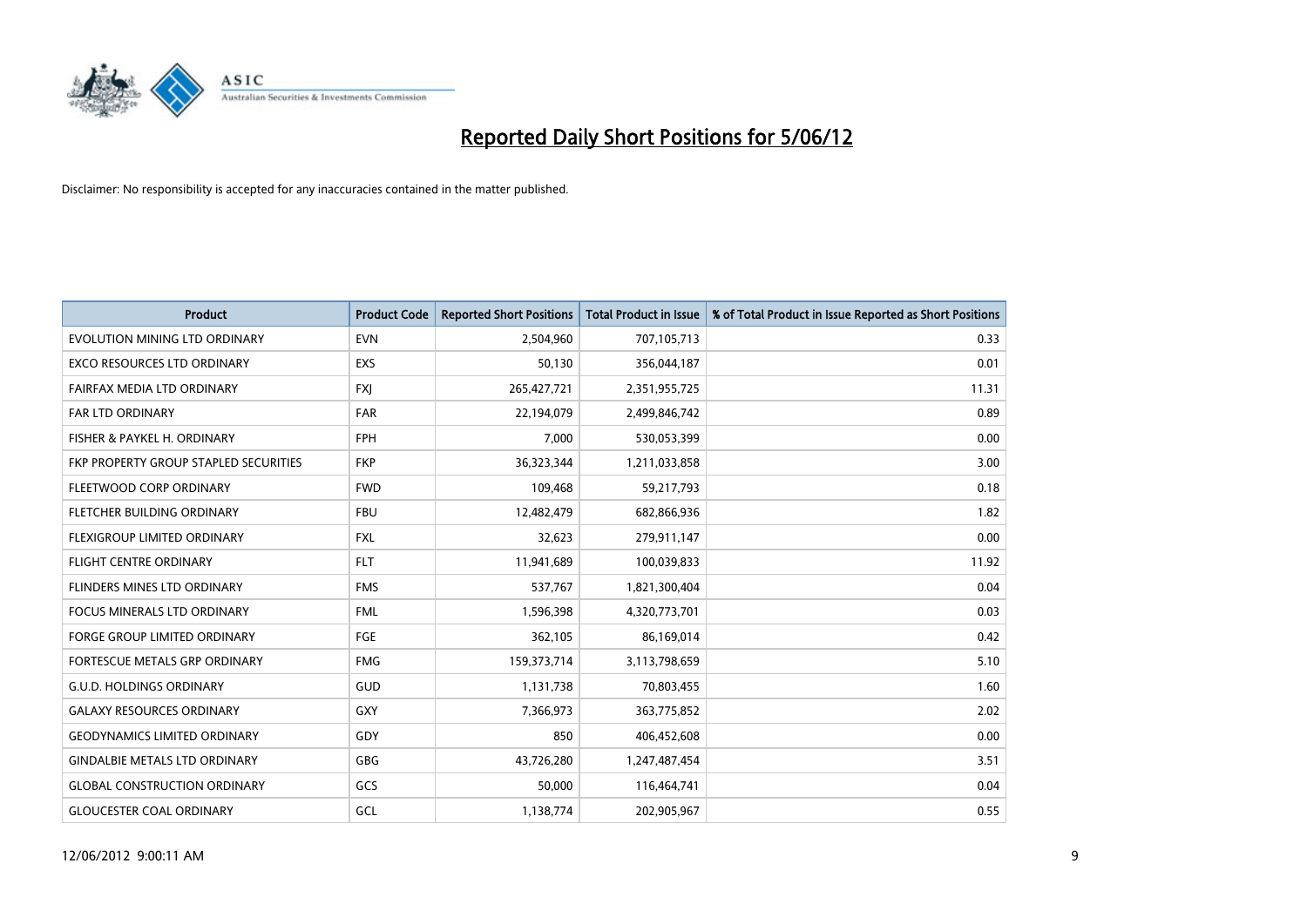

| <b>Product</b>                                   | <b>Product Code</b> | <b>Reported Short Positions</b> | <b>Total Product in Issue</b> | % of Total Product in Issue Reported as Short Positions |
|--------------------------------------------------|---------------------|---------------------------------|-------------------------------|---------------------------------------------------------|
| <b>GOLD ROAD RES LTD ORDINARY</b>                | <b>GOR</b>          | 224,758                         | 389,975,665                   | 0.07                                                    |
| <b>GOODMAN FIELDER, ORDINARY</b>                 | GFF                 | 34,658,696                      | 1,955,559,207                 | 1.76                                                    |
| <b>GOODMAN GROUP STAPLED US PROHIBIT.</b>        | <b>GMG</b>          | 13,073,930                      | 1,549,551,920                 | 0.84                                                    |
| <b>GPT GROUP STAPLED SEC.</b>                    | GPT                 | 9,538,552                       | 1,782,244,703                 | 0.52                                                    |
| <b>GRAINCORP LIMITED A CLASS ORDINARY</b>        | <b>GNC</b>          | 750,531                         | 198,318,900                   | 0.37                                                    |
| <b>GRANGE RESOURCES, ORDINARY</b>                | <b>GRR</b>          | 1,883,966                       | 1,154,766,592                 | 0.16                                                    |
| <b>GREENLAND MIN EN LTD ORDINARY</b>             | GGG                 | 3,929,322                       | 416,390,488                   | 0.94                                                    |
| <b>GROWTHPOINT PROPERTY ORD/UNIT STAPLED SEC</b> | GOZ                 | 124,754                         | 291,904,374                   | 0.05                                                    |
| <b>GRYPHON MINERALS LTD ORDINARY</b>             | GRY                 | 9,781,151                       | 348,264,983                   | 2.82                                                    |
| <b>GUILDFORD COAL LTD ORDINARY</b>               | <b>GUF</b>          | 1,859,698                       | 276,867,530                   | 0.66                                                    |
| <b>GUINNESS PEAT GROUP. CDI 1:1</b>              | <b>GPG</b>          | 15,000                          | 250,584,860                   | 0.01                                                    |
| <b>GUIARAT NRE COAL LTD ORDINARY</b>             | <b>GNM</b>          | 667,200                         | 993,137,858                   | 0.07                                                    |
| <b>GUNNS LIMITED ORDINARY</b>                    | <b>GNS</b>          | 75,429,556                      | 848,401,559                   | 8.88                                                    |
| <b>GWA GROUP LTD ORDINARY</b>                    | GWA                 | 18,273,136                      | 302,005,514                   | 6.03                                                    |
| HARVEY NORMAN ORDINARY                           | <b>HVN</b>          | 102,273,433                     | 1,062,316,784                 | 9.61                                                    |
| HASTIE GROUP LIMITED ORDINARY                    | <b>HST</b>          | 233,914                         | 137,353,504                   | 0.17                                                    |
| HASTINGS DIVERSIFIED STAPLED SECURITY            | <b>HDF</b>          | 663,664                         | 530,001,072                   | 0.12                                                    |
| HAVILAH RESOURCES NL ORDINARY                    | <b>HAV</b>          | 126,344                         | 101,311,223                   | 0.12                                                    |
| <b>HENDERSON GROUP CDI 1:1</b>                   | <b>HGG</b>          | 4,881,275                       | 679,989,580                   | 0.72                                                    |
| HFA HOLDINGS LIMITED ORDINARY                    | <b>HFA</b>          | 3,809                           | 117,332,831                   | 0.00                                                    |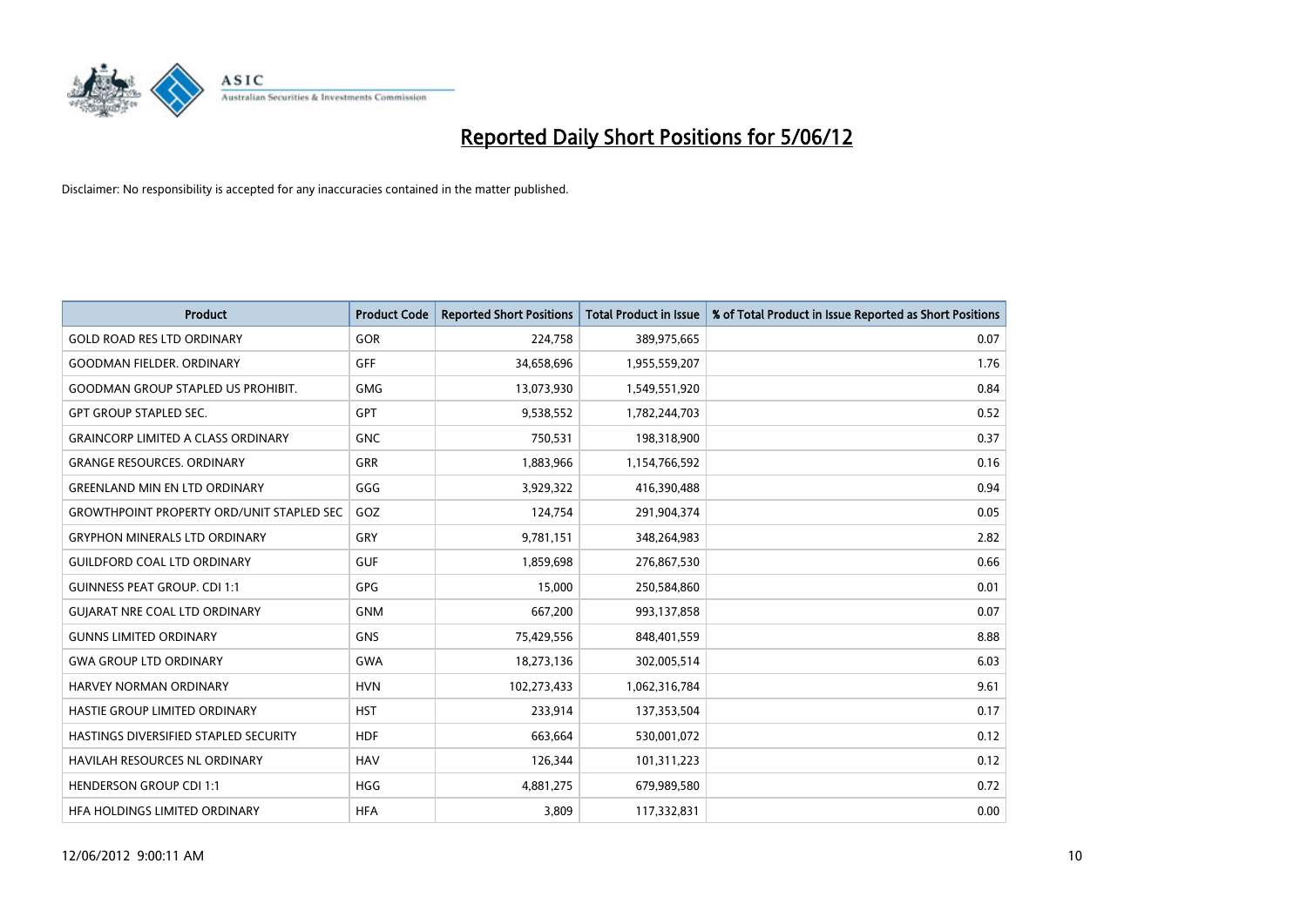

| <b>Product</b>                                | <b>Product Code</b> | <b>Reported Short Positions</b> | <b>Total Product in Issue</b> | % of Total Product in Issue Reported as Short Positions |
|-----------------------------------------------|---------------------|---------------------------------|-------------------------------|---------------------------------------------------------|
| <b>HIGHLANDS PACIFIC ORDINARY</b>             | <b>HIG</b>          | 68,520                          | 686,202,481                   | 0.01                                                    |
| HILLGROVE RES LTD ORDINARY                    | <b>HGO</b>          | 2,363,148                       | 793,698,575                   | 0.29                                                    |
| HILLS HOLDINGS LTD ORDINARY                   | <b>HIL</b>          | 2,894,013                       | 246,500,444                   | 1.16                                                    |
| HORIZON OIL LIMITED ORDINARY                  | <b>HZN</b>          | 27,460,747                      | 1,130,811,515                 | 2.43                                                    |
| <b>ICON ENERGY LIMITED ORDINARY</b>           | <b>ICN</b>          | 6,415                           | 469,301,394                   | 0.00                                                    |
| <b>IINET LIMITED ORDINARY</b>                 | <b>IIN</b>          | 153,954                         | 160,968,847                   | 0.08                                                    |
| <b>ILUKA RESOURCES ORDINARY</b>               | ILU                 | 40,132,248                      | 418,700,517                   | 9.57                                                    |
| <b>IMDEX LIMITED ORDINARY</b>                 | <b>IMD</b>          | 490,001                         | 208,250,426                   | 0.25                                                    |
| IMF (AUSTRALIA) LTD ORDINARY                  | <b>IMF</b>          | 102,258                         | 123,828,193                   | 0.08                                                    |
| <b>INCITEC PIVOT ORDINARY</b>                 | IPL                 | 4,902,927                       | 1,628,730,107                 | 0.28                                                    |
| INDEPENDENCE GROUP ORDINARY                   | <b>IGO</b>          | 11,525,422                      | 232,882,535                   | 4.96                                                    |
| <b>INDOPHIL RESOURCES ORDINARY</b>            | <b>IRN</b>          | 1,417,843                       | 1,203,146,194                 | 0.10                                                    |
| <b>INDUSTREA LIMITED ORDINARY</b>             | <b>IDL</b>          | 585,077                         | 370,268,218                   | 0.16                                                    |
| <b>INFIGEN ENERGY STAPLED SECURITIES</b>      | <b>IFN</b>          | 5,731,866                       | 762,265,972                   | 0.76                                                    |
| <b>INSURANCE AUSTRALIA ORDINARY</b>           | <b>IAG</b>          | 3,819,203                       | 2,079,034,021                 | 0.17                                                    |
| INTEGRA MINING LTD, ORDINARY                  | IGR                 | 4,358,033                       | 846,293,881                   | 0.52                                                    |
| <b>INTREPID MINES ORDINARY</b>                | <b>IAU</b>          | 11,993,134                      | 525,733,428                   | 2.28                                                    |
| <b>INVESTA OFFICE FUND STAPLED SECURITIES</b> | <b>IOF</b>          | 2,303,887                       | 614,047,458                   | 0.37                                                    |
| <b>INVOCARE LIMITED ORDINARY</b>              | <b>IVC</b>          | 3,380,273                       | 110,030,298                   | 3.08                                                    |
| ION LIMITED ORDINARY                          | <b>ION</b>          | 164,453                         | 256,365,105                   | 0.06                                                    |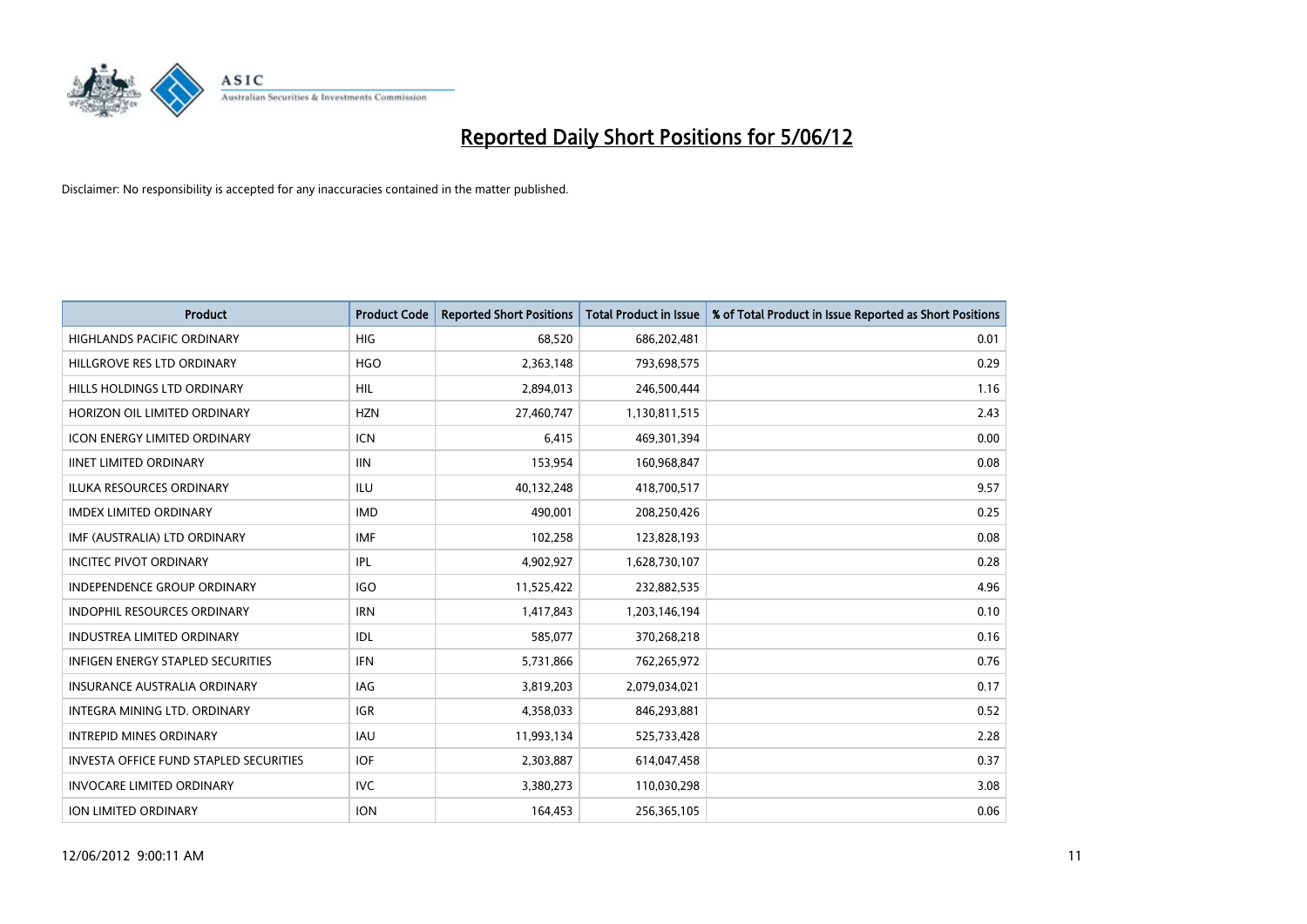

| <b>Product</b>                            | <b>Product Code</b> | <b>Reported Short Positions</b> | <b>Total Product in Issue</b> | % of Total Product in Issue Reported as Short Positions |
|-------------------------------------------|---------------------|---------------------------------|-------------------------------|---------------------------------------------------------|
| <b>IOOF HOLDINGS LTD ORDINARY</b>         | IFL                 | 774,272                         | 229,794,395                   | 0.32                                                    |
| <b>IPROPERTY GROUP LTD ORDINARY</b>       | <b>IPP</b>          | 250,000                         | 169,662,302                   | 0.15                                                    |
| <b>IRESS LIMITED ORDINARY</b>             | <b>IRE</b>          | 2,917,945                       | 127,036,010                   | 2.28                                                    |
| <b>IRON ORE HOLDINGS ORDINARY</b>         | <b>IOH</b>          | 49.300                          | 165,912,170                   | 0.02                                                    |
| ISHARES MSCI AUS 200 ISHARES MSCI AUS 200 | IOZ                 | 38,342                          | 4,352,373                     | 0.88                                                    |
| <b>ISHARES MSCI TAIWAN CDI 1:1</b>        | <b>ITW</b>          | 43,106                          | 184,400,000                   | 0.02                                                    |
| ISHARES S&P HIGH DIV ISHARES S&P HIGH DIV | <b>IHD</b>          | 99.914                          | 2,903,027                     | 3.44                                                    |
| ISHARES SMALL ORDS ISHARES SMALL ORDS     | <b>ISO</b>          | 566,387                         | 5,703,165                     | 9.93                                                    |
| <b>IVANHOE AUSTRALIA ORDINARY</b>         | <b>IVA</b>          | 3,523,471                       | 553,921,745                   | 0.63                                                    |
| JAMES HARDIE INDUST CHESS DEPOSITARY INT  | <b>IHX</b>          | 12,356,126                      | 437,218,725                   | 2.80                                                    |
| <b>JB HI-FI LIMITED ORDINARY</b>          | <b>JBH</b>          | 23,562,314                      | 98,850,643                    | 23.84                                                   |
| <b>JUPITER MINES ORDINARY</b>             | <b>IMS</b>          | 50,383                          | 1,806,834,044                 | 0.00                                                    |
| <b>KAGARA LTD ORDINARY</b>                | KZL                 | 3,476,618                       | 798,953,117                   | 0.42                                                    |
| KANGAROO RES LTD ORDINARY                 | <b>KRL</b>          | 183,108                         | 3,434,430,012                 | 0.00                                                    |
| KAROON GAS AUSTRALIA ORDINARY             | <b>KAR</b>          | 809,687                         | 221,420,769                   | 0.35                                                    |
| KASBAH RESOURCES ORDINARY                 | <b>KAS</b>          | 51,151                          | 371,912,596                   | 0.01                                                    |
| KATHMANDU HOLD LTD ORDINARY               | <b>KMD</b>          | 3,164,580                       | 200,000,000                   | 1.58                                                    |
| <b>KBL MINING LIMITED ORDINARY</b>        | <b>KBL</b>          | 1.820                           | 283,921,456                   | 0.00                                                    |
| <b>KENTOR GOLD LIMITED ORDINARY</b>       | KGL                 | 290                             | 106,209,874                   | 0.00                                                    |
| KEYBRIDGE CAPITAL ORDINARY                | <b>KBC</b>          | 1                               | 172,070,564                   | 0.00                                                    |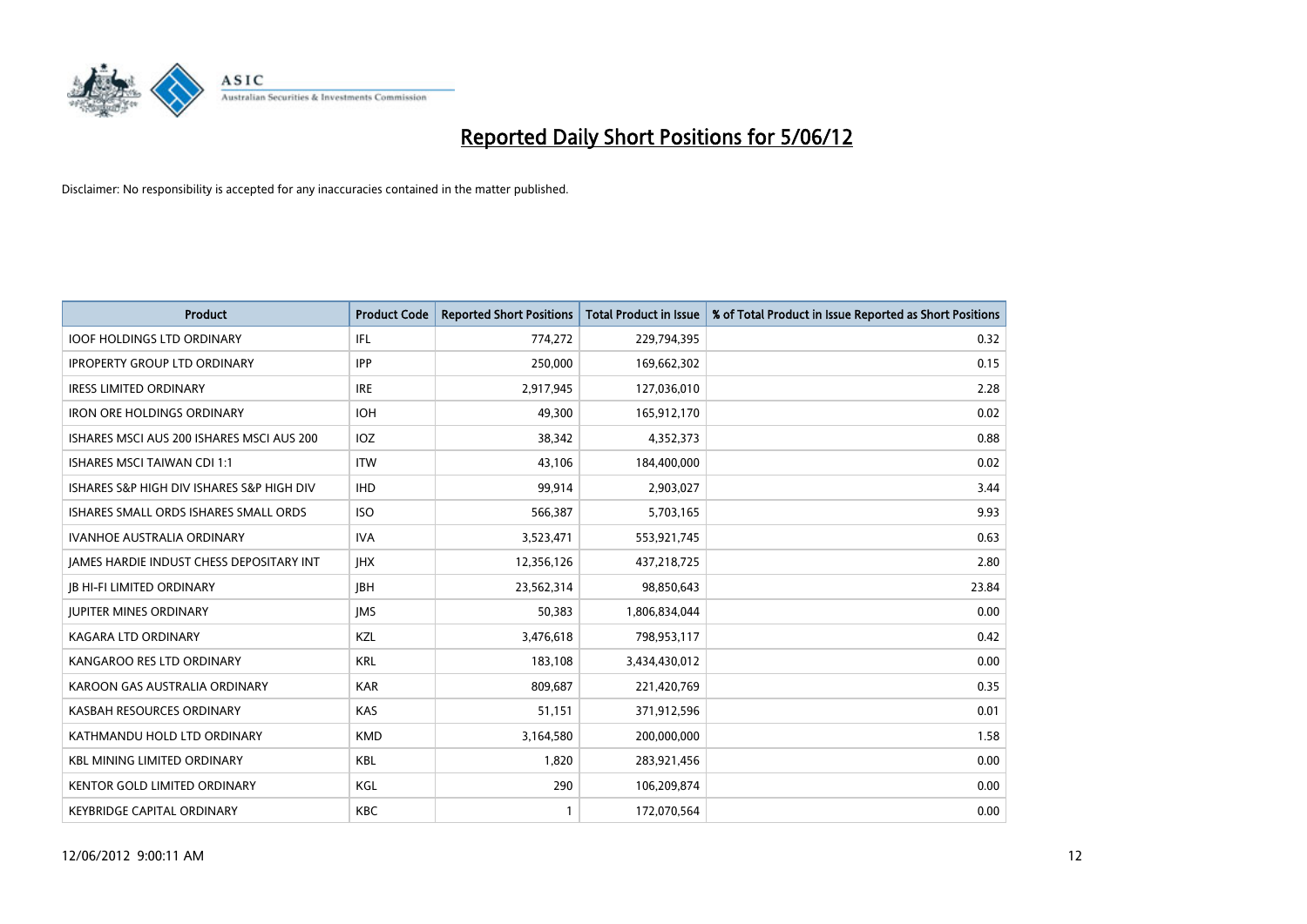

| <b>Product</b>                        | <b>Product Code</b> | <b>Reported Short Positions</b> | <b>Total Product in Issue</b> | % of Total Product in Issue Reported as Short Positions |
|---------------------------------------|---------------------|---------------------------------|-------------------------------|---------------------------------------------------------|
| KINGSGATE CONSOLID. ORDINARY          | <b>KCN</b>          | 5,976,912                       | 151,263,789                   | 3.96                                                    |
| KINGSROSE MINING LTD ORDINARY         | <b>KRM</b>          | 172,201                         | 279,891,562                   | 0.05                                                    |
| LEIGHTON HOLDINGS ORDINARY            | LEI                 | 10,019,800                      | 337,087,596                   | 2.97                                                    |
| LEND LEASE GROUP UNIT/ORD STAPLED     | LLC                 | 2,298,801                       | 572,789,827                   | 0.38                                                    |
| LINC ENERGY LTD ORDINARY              | <b>LNC</b>          | 33,752,237                      | 504,487,631                   | 6.68                                                    |
| LIQUEFIED NATURAL ORDINARY            | <b>LNG</b>          | 276,054                         | 267,699,015                   | 0.10                                                    |
| LYNAS CORPORATION ORDINARY            | <b>LYC</b>          | 182,700,151                     | 1,714,846,913                 | 10.66                                                   |
| M2 TELECOMMUNICATION ORDINARY         | <b>MTU</b>          | 71,497                          | 156,281,954                   | 0.05                                                    |
| <b>MACA LIMITED ORDINARY</b>          | <b>MLD</b>          | 33,525                          | 150,000,000                   | 0.02                                                    |
| <b>MACMAHON HOLDINGS ORDINARY</b>     | <b>MAH</b>          | 2,308,845                       | 738,631,705                   | 0.31                                                    |
| MACO ATLAS ROADS GRP ORDINARY STAPLED | <b>MOA</b>          | 3,951,343                       | 464,279,594                   | 0.85                                                    |
| MACQUARIE GROUP LTD ORDINARY          | <b>MQG</b>          | 9,063,301                       | 348,631,269                   | 2.59                                                    |
| MARENGO MINING ORDINARY               | <b>MGO</b>          | 39,850                          | 1,003,745,113                 | 0.00                                                    |
| <b>MATRIX C &amp; E LTD ORDINARY</b>  | <b>MCE</b>          | 757,948                         | 92,686,855                    | 0.80                                                    |
| <b>MAVERICK DRILLING ORDINARY</b>     | <b>MAD</b>          | 140,000                         | 267,594,286                   | 0.05                                                    |
| MCMILLAN SHAKESPEARE ORDINARY         | <b>MMS</b>          | 122,563                         | 74,523,965                    | 0.15                                                    |
| MEDUSA MINING LTD ORDINARY            | <b>MML</b>          | 3,206,200                       | 188,903,911                   | 1.68                                                    |
| MEO AUSTRALIA LTD ORDINARY            | <b>MEO</b>          | 4,188,795                       | 539,913,260                   | 0.78                                                    |
| <b>MERMAID MARINE ORDINARY</b>        | <b>MRM</b>          | 681,242                         | 219,453,350                   | 0.32                                                    |
| MESOBLAST LIMITED ORDINARY            | <b>MSB</b>          | 17,656,717                      | 284,478,361                   | 6.20                                                    |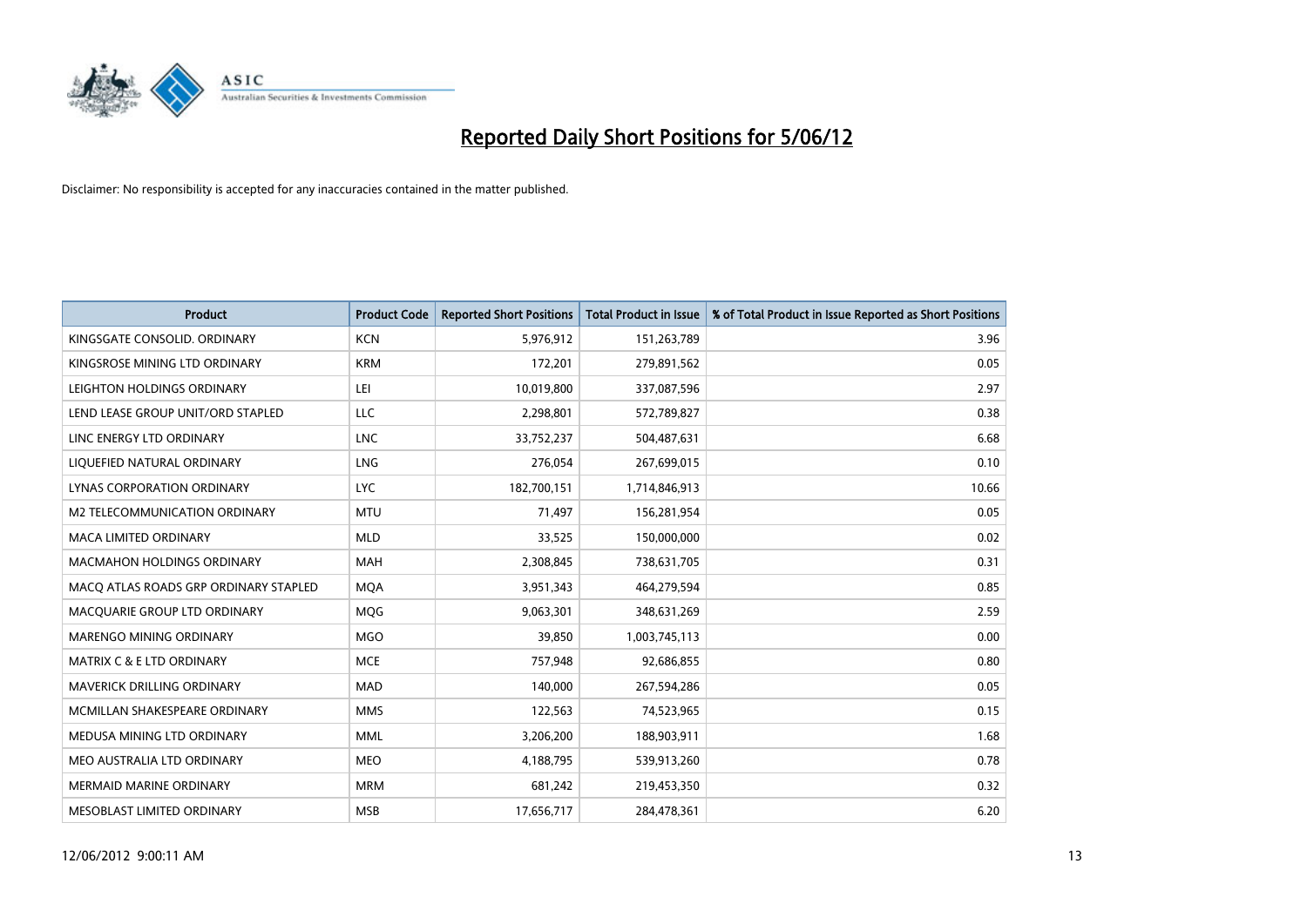

| <b>Product</b>                  | <b>Product Code</b> | <b>Reported Short Positions</b> | <b>Total Product in Issue</b> | % of Total Product in Issue Reported as Short Positions |
|---------------------------------|---------------------|---------------------------------|-------------------------------|---------------------------------------------------------|
| METALS X LIMITED ORDINARY       | <b>MLX</b>          | 918,549                         | 1,320,047,397                 | 0.07                                                    |
| METCASH LIMITED ORDINARY        | <b>MTS</b>          | 42,477,200                      | 771,345,864                   | 5.51                                                    |
| METGASCO LIMITED ORDINARY       | <b>MEL</b>          | 230,056                         | 337,414,140                   | 0.07                                                    |
| METMINCO LIMITED ORDINARY       | <b>MNC</b>          | 5,841,015                       | 1,749,541,573                 | 0.32                                                    |
| MHM METALS LIMITED ORDINARY     | <b>MHM</b>          | 37,083                          | 105,304,831                   | 0.04                                                    |
| MICLYN EXP OFFSHR ORDINARY      | <b>MIO</b>          | 578,310                         | 278,515,705                   | 0.21                                                    |
| MILTON CORPORATION ORDINARY     | <b>MLT</b>          | 12,800                          | 121,625,655                   | 0.01                                                    |
| MINCOR RESOURCES NL ORDINARY    | <b>MCR</b>          | 2,116,957                       | 192,202,047                   | 1.10                                                    |
| MINERAL DEPOSITS ORDINARY       | <b>MDL</b>          | 80,290                          | 83,538,786                    | 0.09                                                    |
| MINERAL RESOURCES, ORDINARY     | <b>MIN</b>          | 1,394,177                       | 184,856,018                   | 0.74                                                    |
| MIRABELA NICKEL LTD ORDINARY    | <b>MBN</b>          | 25,235,407                      | 808,554,573                   | 3.11                                                    |
| MIRVAC GROUP STAPLED SECURITIES | <b>MGR</b>          | 4,023,376                       | 3,418,236,755                 | 0.11                                                    |
| MOLOPO ENERGY LTD ORDINARY      | <b>MPO</b>          | 1,157,243                       | 245,579,810                   | 0.48                                                    |
| MOLY MINES LIMITED ORDINARY     | <b>MOL</b>          | 145,723                         | 384,893,989                   | 0.04                                                    |
| MONADELPHOUS GROUP ORDINARY     | <b>MND</b>          | 3,023,094                       | 88,674,327                    | 3.39                                                    |
| MORTGAGE CHOICE LTD ORDINARY    | <b>MOC</b>          | 2,380,632                       | 120,319,572                   | 1.97                                                    |
| MOUNT GIBSON IRON ORDINARY      | <b>MGX</b>          | 11,282,846                      | 1,085,516,652                 | 1.01                                                    |
| MURCHISON METALS LTD ORDINARY   | <b>MMX</b>          | 6,985,337                       | 450,093,277                   | 1.55                                                    |
| MYER HOLDINGS LTD ORDINARY      | <b>MYR</b>          | 73,735,557                      | 583,384,551                   | 12.61                                                   |
| MYSTATE LIMITED ORDINARY        | <b>MYS</b>          | 13,191                          | 86,977,573                    | 0.02                                                    |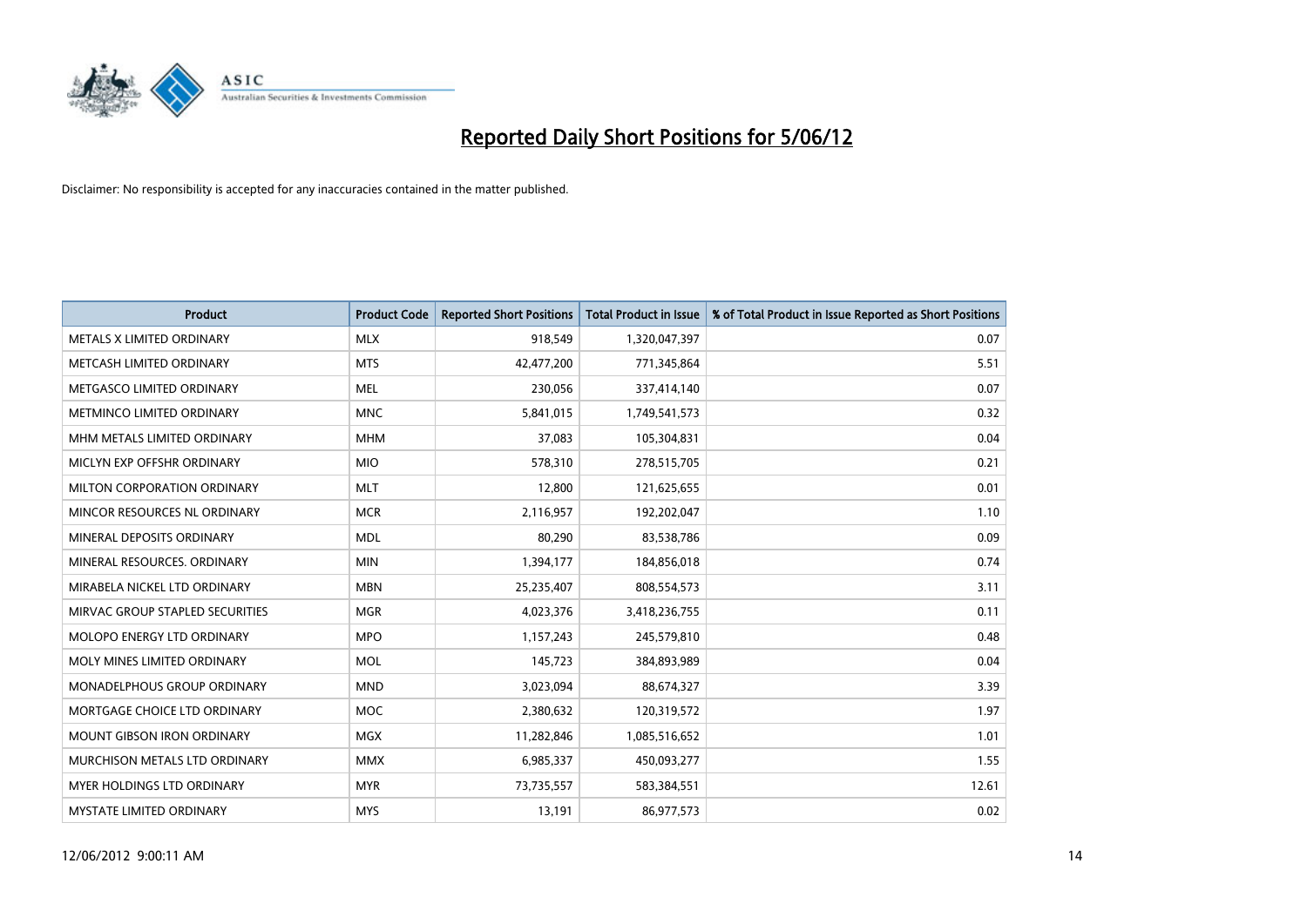

| <b>Product</b>                        | <b>Product Code</b> | <b>Reported Short Positions</b> | <b>Total Product in Issue</b> | % of Total Product in Issue Reported as Short Positions |
|---------------------------------------|---------------------|---------------------------------|-------------------------------|---------------------------------------------------------|
| NATIONAL AUST. BANK ORDINARY          | <b>NAB</b>          | 24,350,356                      | 2,239,352,006                 | 1.07                                                    |
| NAVITAS LIMITED ORDINARY              | <b>NVT</b>          | 12,435,126                      | 375,318,628                   | 3.31                                                    |
| NEON ENERGY LIMITED ORDINARY          | <b>NEN</b>          | 1,003,239                       | 436,464,518                   | 0.23                                                    |
| NEW HOPE CORPORATION ORDINARY         | <b>NHC</b>          | 1,656,058                       | 830,411,534                   | 0.20                                                    |
| NEWCREST MINING ORDINARY              | <b>NCM</b>          | 2,198,530                       | 765,000,000                   | 0.27                                                    |
| NEWS CORP A NON-VOTING CDI            | <b>NWSLV</b>        | 3,257,039                       | 1,610,456,880                 | 0.21                                                    |
| NEWS CORP B VOTING CDI                | <b>NWS</b>          | 912,500                         | 798,520,953                   | 0.11                                                    |
| NEXTDC LIMITED ORDINARY               | <b>NXT</b>          | 917,288                         | 150,602,388                   | 0.61                                                    |
| NEXUS ENERGY LIMITED ORDINARY         | <b>NXS</b>          | 127,519,454                     | 1,329,821,159                 | 9.59                                                    |
| NIB HOLDINGS LIMITED ORDINARY         | <b>NHF</b>          | 164,339                         | 439,004,182                   | 0.04                                                    |
| NIDO PETROLEUM ORDINARY               | <b>NDO</b>          | 106,514                         | 1,389,163,151                 | 0.01                                                    |
| NOBLE MINERAL RES ORDINARY            | <b>NMG</b>          | 3,899,882                       | 591,294,002                   | 0.66                                                    |
| NORTHERN IRON LTD ORDINARY            | <b>NFE</b>          | 475,321                         | 369,980,113                   | 0.11                                                    |
| NORTHERN STAR ORDINARY                | <b>NST</b>          | 293,069                         | 402,170,706                   | 0.08                                                    |
| NRW HOLDINGS LIMITED ORDINARY         | <b>NWH</b>          | 1,256,510                       | 278,888,011                   | 0.45                                                    |
| NUCOAL RESOURCES LTD ORDINARY         | <b>NCR</b>          | 130,194                         | 768,612,354                   | 0.02                                                    |
| NUENERGY GAS LTD ORDINARY             | <b>NGY</b>          | 90,898                          | 179,197,984                   | 0.05                                                    |
| NUFARM LIMITED ORDINARY               | <b>NUF</b>          | 6,163,269                       | 262,142,247                   | 2.37                                                    |
| OAKTON LIMITED ORDINARY               | <b>OKN</b>          | 770,218                         | 93,800,235                    | 0.82                                                    |
| OCEANAGOLD CORP. CHESS DEPOSITARY INT | OGC                 | 1,870,392                       | 262,834,376                   | 0.71                                                    |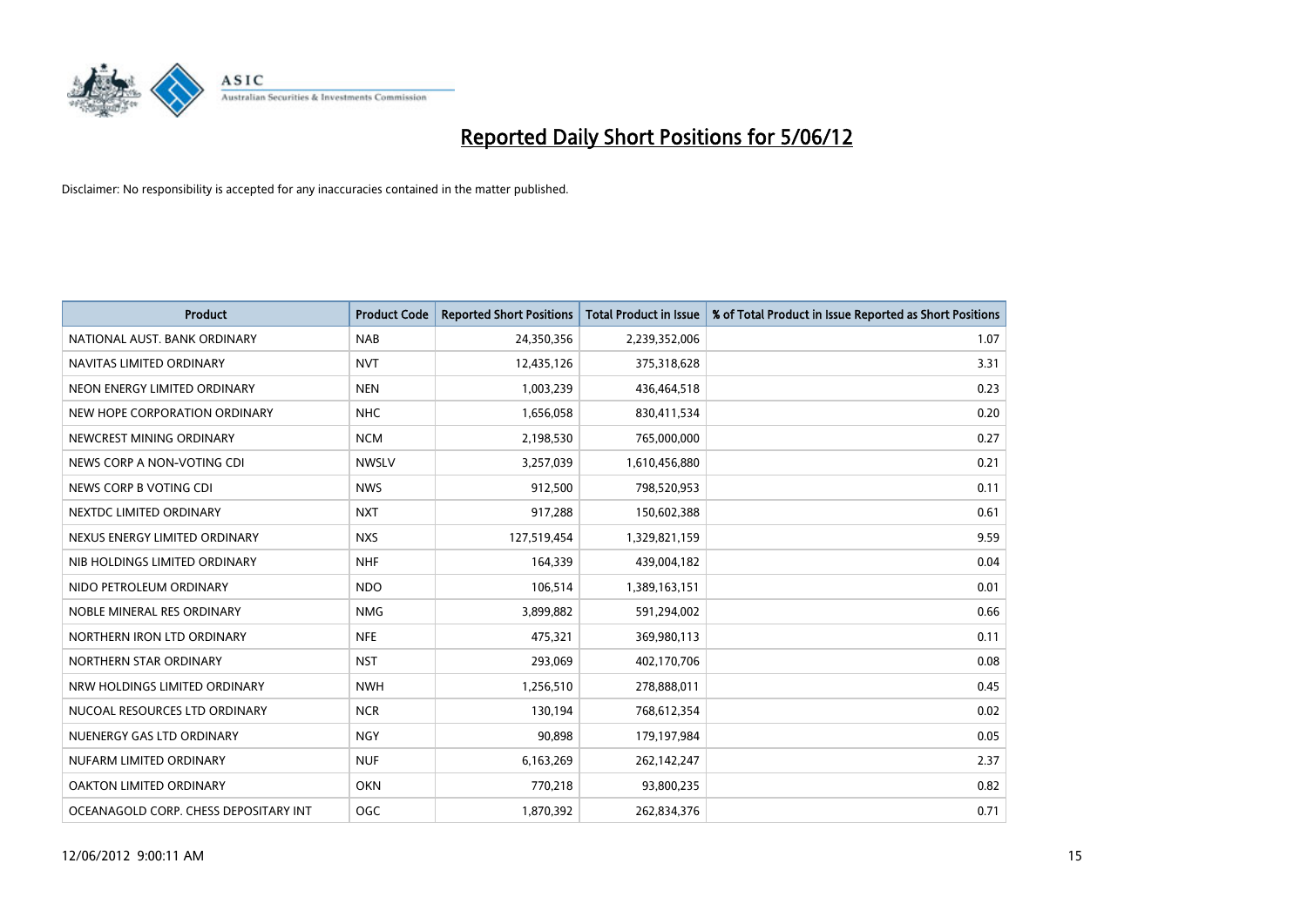

| <b>Product</b>               | <b>Product Code</b> | <b>Reported Short Positions</b> | <b>Total Product in Issue</b> | % of Total Product in Issue Reported as Short Positions |
|------------------------------|---------------------|---------------------------------|-------------------------------|---------------------------------------------------------|
| OCEANIA CAPITAL LTD ORDINARY | <b>OCP</b>          | 18                              | 25,677,757                    | 0.00                                                    |
| OIL SEARCH LTD ORDINARY      | OSH                 | 7,473,957                       | 1,331,356,047                 | 0.56                                                    |
| OM HOLDINGS LIMITED ORDINARY | <b>OMH</b>          | 9,316,676                       | 604,105,150                   | 1.54                                                    |
| ONESTEEL LIMITED ORDINARY    | OST                 | 9,791,255                       | 1,345,665,626                 | 0.72                                                    |
| OPUS GROUP LTD ORDINARY      | <b>OPG</b>          | 1,250                           | 53,678,177                    | 0.00                                                    |
| ORICA LIMITED ORDINARY       | ORI                 | 3,549,567                       | 365,007,037                   | 0.93                                                    |
| ORIGIN ENERGY ORDINARY       | <b>ORG</b>          | 12,743,780                      | 1,089,519,638                 | 1.17                                                    |
| OROCOBRE LIMITED ORDINARY    | <b>ORE</b>          | 84,993                          | 103,195,029                   | 0.07                                                    |
| OROTONGROUP LIMITED ORDINARY | ORL                 | 360,280                         | 40,880,902                    | 0.87                                                    |
| OZ MINERALS ORDINARY         | OZL                 | 5,307,984                       | 308,785,193                   | 1.72                                                    |
| PACIFIC BRANDS ORDINARY      | <b>PBG</b>          | 7,836,355                       | 912,915,695                   | 0.86                                                    |
| PALADIN ENERGY LTD ORDINARY  | <b>PDN</b>          | 74,222,379                      | 835,645,290                   | 8.88                                                    |
| PAN PACIFIC PETROL. ORDINARY | PPP                 | 7,750                           | 588,612,110                   | 0.00                                                    |
| PANAUST LIMITED ORDINARY     | <b>PNA</b>          | 3,530,176                       | 604,599,995                   | 0.58                                                    |
| PANCONTINENTAL OIL ORDINARY  | <b>PCL</b>          | 1,650,367                       | 1,122,694,094                 | 0.14                                                    |
| PANORAMIC RESOURCES ORDINARY | PAN                 | 2,661,707                       | 207,050,710                   | 1.30                                                    |
| PAPERLINX LIMITED ORDINARY   | <b>PPX</b>          | 1,276,538                       | 609,280,761                   | 0.21                                                    |
| PAPILLON RES LTD ORDINARY    | PIR                 | 109,354                         | 243,514,325                   | 0.04                                                    |
| PEAK RESOURCES ORDINARY      | <b>PEK</b>          | 11,665                          | 207,916,802                   | 0.01                                                    |
| PEET LIMITED ORDINARY        | <b>PPC</b>          | 1,051,275                       | 320,170,604                   | 0.33                                                    |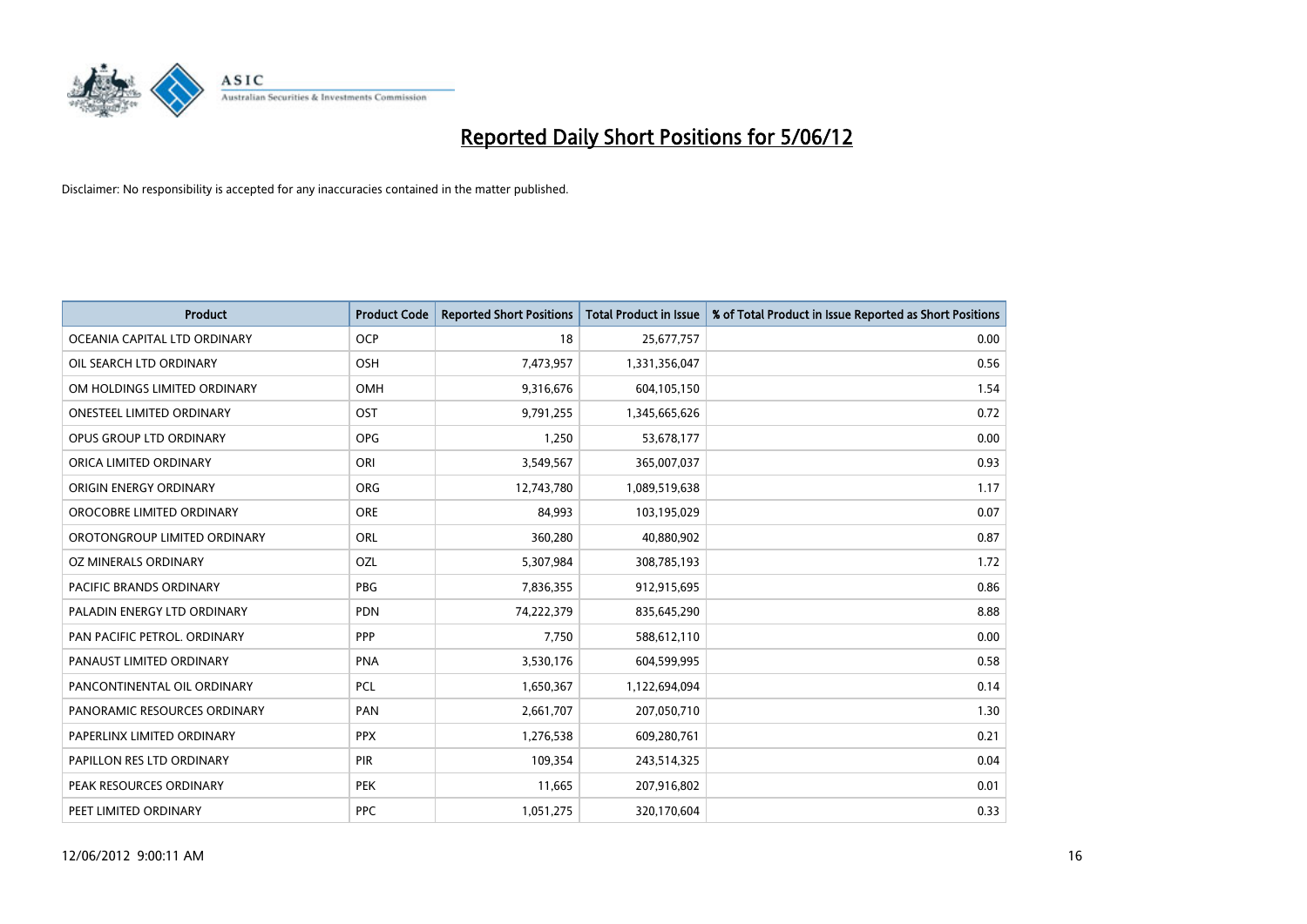

| <b>Product</b>                      | <b>Product Code</b> | <b>Reported Short Positions</b> | <b>Total Product in Issue</b> | % of Total Product in Issue Reported as Short Positions |
|-------------------------------------|---------------------|---------------------------------|-------------------------------|---------------------------------------------------------|
| PENINSULA ENERGY LTD ORDINARY       | <b>PEN</b>          | 4,004,654                       | 2,170,064,828                 | 0.18                                                    |
| PERILYA LIMITED ORDINARY            | <b>PEM</b>          | 389,641                         | 769,316,426                   | 0.05                                                    |
| PERPETUAL LIMITED ORDINARY          | PPT                 | 1,953,816                       | 41,980,678                    | 4.67                                                    |
| PERSEUS MINING LTD ORDINARY         | PRU                 | 11,800,802                      | 457,962,088                   | 2.55                                                    |
| PHARMAXIS LTD ORDINARY              | <b>PXS</b>          | 4,195,673                       | 306,370,989                   | 1.37                                                    |
| PHOSPHAGENICS LTD. ORDINARY         | POH                 | 96,072                          | 1,020,215,957                 | 0.01                                                    |
| PLATINUM ASSET ORDINARY             | <b>PTM</b>          | 9,682,347                       | 561,347,878                   | 1.72                                                    |
| PLATINUM AUSTRALIA ORDINARY         | PLA                 | 822,896                         | 504,968,043                   | 0.16                                                    |
| PMI GOLD CORP CDI 1:1               | <b>PVM</b>          | 31,012                          | 71,581,426                    | 0.04                                                    |
| <b>PMP LIMITED ORDINARY</b>         | <b>PMP</b>          | 186,707                         | 323,781,124                   | 0.05                                                    |
| PREMIER INVESTMENTS ORDINARY        | <b>PMV</b>          | 400,244                         | 155,260,377                   | 0.24                                                    |
| PRIMA BIOMED LTD ORDINARY           | <b>PRR</b>          | 3,758,940                       | 1,066,063,388                 | 0.35                                                    |
| PRIMARY HEALTH CARE ORDINARY        | <b>PRY</b>          | 14,235,990                      | 501,717,314                   | 2.84                                                    |
| PRIMEAG AUSTRALIA ORDINARY          | PAG                 | 251,907                         | 266,394,444                   | 0.09                                                    |
| PROGRAMMED ORDINARY                 | <b>PRG</b>          | 283,943                         | 118,173,778                   | 0.23                                                    |
| <b>QANTAS AIRWAYS ORDINARY</b>      | QAN                 | 14,309,482                      | 2,265,123,620                 | 0.64                                                    |
| OBE INSURANCE GROUP ORDINARY        | <b>OBE</b>          | 49,608,881                      | 1,181,682,557                 | 4.19                                                    |
| OR NATIONAL LIMITED ORDINARY        | <b>ORN</b>          | 11,205,341                      | 2,440,000,000                 | 0.44                                                    |
| ORXPHARMA LTD ORDINARY              | <b>QRX</b>          | 315,228                         | 144,577,206                   | 0.22                                                    |
| <b>QUBE LOGISTICS HLDG ORDINARY</b> | QUB                 | 3,818,325                       | 909,407,185                   | 0.41                                                    |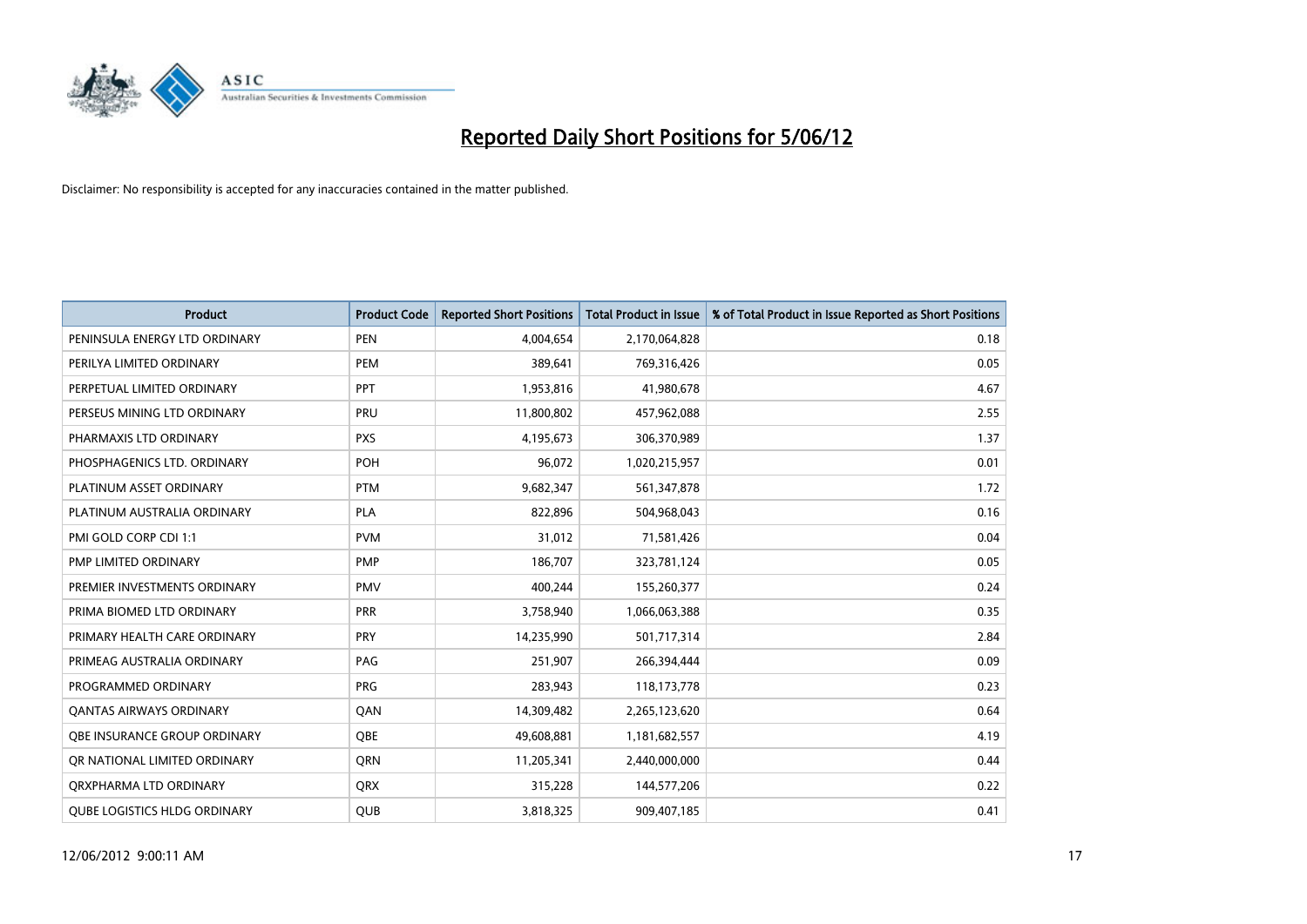

| <b>Product</b>                      | <b>Product Code</b> | <b>Reported Short Positions</b> | <b>Total Product in Issue</b> | % of Total Product in Issue Reported as Short Positions |
|-------------------------------------|---------------------|---------------------------------|-------------------------------|---------------------------------------------------------|
| RAMELIUS RESOURCES ORDINARY         | <b>RMS</b>          | 1,110,711                       | 335,906,949                   | 0.34                                                    |
| RAMSAY HEALTH CARE ORDINARY         | <b>RHC</b>          | 1,852,335                       | 202,081,252                   | 0.90                                                    |
| RANGE RESOURCES LTD ORDINARY        | <b>RRS</b>          | 1,062,015                       | 2,118,880,660                 | 0.05                                                    |
| <b>RCR TOMLINSON ORDINARY</b>       | <b>RCR</b>          | 18,745                          | 132,309,023                   | 0.01                                                    |
| <b>REA GROUP ORDINARY</b>           | <b>REA</b>          | 403,510                         | 131,714,699                   | 0.31                                                    |
| <b>RECKON LIMITED ORDINARY</b>      | <b>RKN</b>          | 840,348                         | 129,488,015                   | 0.66                                                    |
| <b>RED 5 LIMITED ORDINARY</b>       | <b>RED</b>          | 7,520                           | 135,488,008                   | 0.01                                                    |
| RED FORK ENERGY ORDINARY            | <b>RFE</b>          | 470,784                         | 310,229,853                   | 0.15                                                    |
| REDBANK ENERGY LTD ORDINARY         | AEJ                 | 19                              | 786,287                       | 0.00                                                    |
| <b>REDFLEX HOLDINGS ORDINARY</b>    | <b>RDF</b>          | $\overline{2}$                  | 110,345,599                   | 0.00                                                    |
| REGIONAL EXPRESS ORDINARY           | <b>REX</b>          | 10,000                          | 121,254,902                   | 0.01                                                    |
| <b>REGIS RESOURCES ORDINARY</b>     | <b>RRL</b>          | 528,891                         | 451,954,157                   | 0.11                                                    |
| RESMED INC CDI 10:1                 | <b>RMD</b>          | 3,795,972                       | 1,556,242,300                 | 0.24                                                    |
| RESOLUTE MINING ORDINARY            | <b>RSG</b>          | 3,760,185                       | 643,219,058                   | 0.57                                                    |
| <b>RESOURCE GENERATION ORDINARY</b> | <b>RES</b>          | 173                             | 262,895,652                   | 0.00                                                    |
| RETAIL FOOD GROUP ORDINARY          | <b>RFG</b>          | 24,957                          | 108,422,615                   | 0.03                                                    |
| REVERSE CORP LIMITED ORDINARY       | <b>REF</b>          | 100                             | 92,382,175                    | 0.00                                                    |
| REX MINERALS LIMITED ORDINARY       | <b>RXM</b>          | 735,819                         | 188,907,284                   | 0.39                                                    |
| <b>RHG LIMITED ORDINARY</b>         | <b>RHG</b>          | 36,083                          | 308,483,177                   | 0.01                                                    |
| RIALTO ENERGY ORDINARY              | <b>RIA</b>          | 1,786,651                       | 671,347,392                   | 0.26                                                    |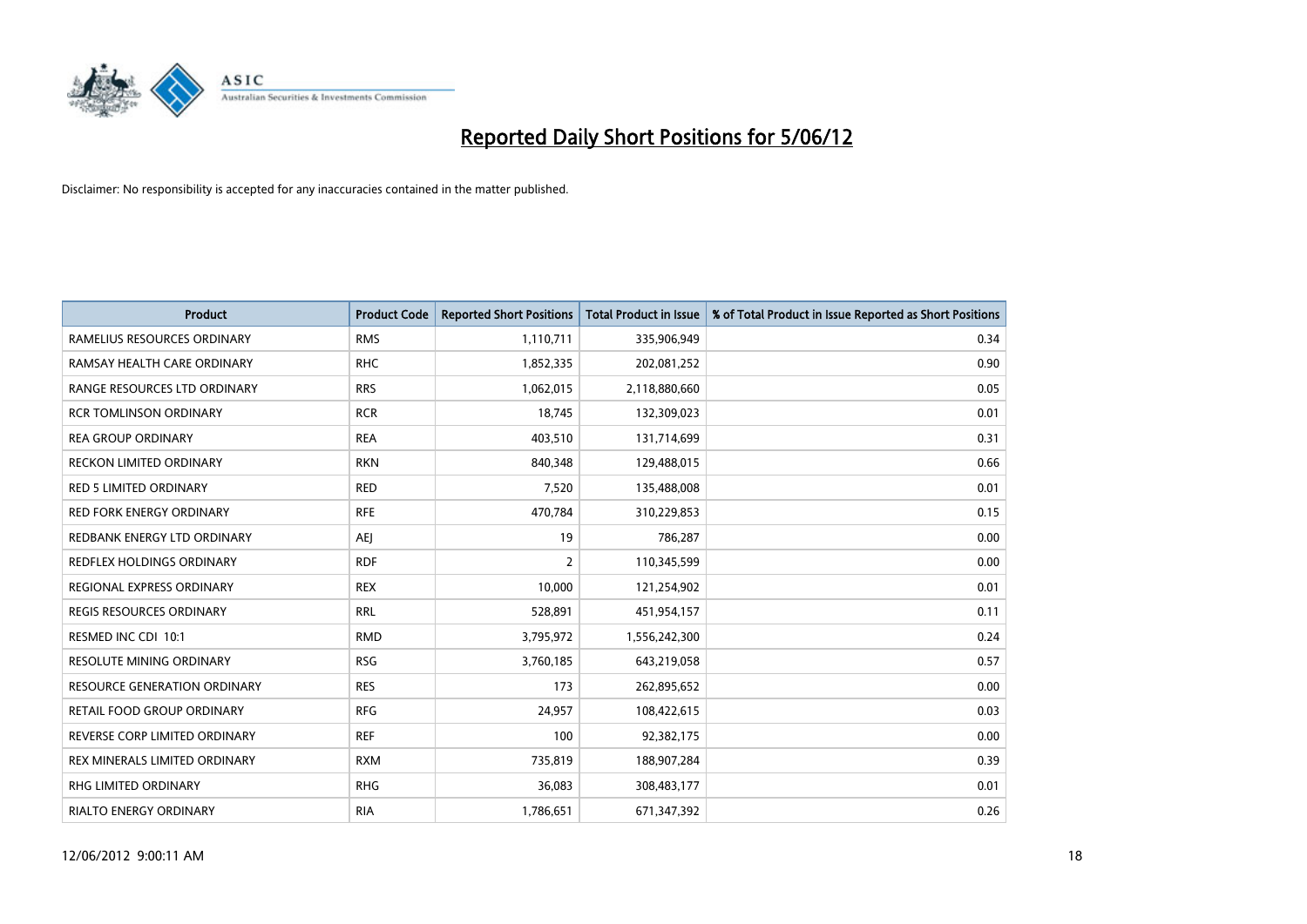

| <b>Product</b>                     | <b>Product Code</b> | <b>Reported Short Positions</b> | <b>Total Product in Issue</b> | % of Total Product in Issue Reported as Short Positions |
|------------------------------------|---------------------|---------------------------------|-------------------------------|---------------------------------------------------------|
| <b>RIDLEY CORPORATION ORDINARY</b> | <b>RIC</b>          | 1,165                           | 307,817,071                   | 0.00                                                    |
| RIO TINTO LIMITED ORDINARY         | <b>RIO</b>          | 20,517,402                      | 435,758,720                   | 4.70                                                    |
| ROBUST RESOURCES ORDINARY          | <b>ROL</b>          | 29,388                          | 87,544,097                    | 0.03                                                    |
| ROC OIL COMPANY ORDINARY           | <b>ROC</b>          | 2,602,626                       | 683,235,552                   | 0.39                                                    |
| <b>RURALCO HOLDINGS ORDINARY</b>   | <b>RHL</b>          | 12,000                          | 55,019,284                    | 0.02                                                    |
| SAI GLOBAL LIMITED ORDINARY        | SAI                 | 4,504,448                       | 204,354,836                   | 2.23                                                    |
| SALMAT LIMITED ORDINARY            | <b>SLM</b>          | 2,878,922                       | 159,802,174                   | 1.79                                                    |
| SAMSON OIL & GAS LTD ORDINARY      | SSN                 | 1,349,852                       | 1,768,994,382                 | 0.08                                                    |
| SANDFIRE RESOURCES ORDINARY        | <b>SFR</b>          | 4,571,292                       | 151,158,635                   | 3.01                                                    |
| SANTOS LTD ORDINARY                | <b>STO</b>          | 4,265,423                       | 952,786,438                   | 0.43                                                    |
| SARACEN MINERAL ORDINARY           | SAR                 | 2,847,899                       | 594,625,640                   | 0.49                                                    |
| SEDGMAN LIMITED ORDINARY           | SDM                 | 17,524                          | 214,292,930                   | 0.00                                                    |
| SEEK LIMITED ORDINARY              | <b>SEK</b>          | 14,517,177                      | 337,101,307                   | 4.32                                                    |
| SENEX ENERGY LIMITED ORDINARY      | <b>SXY</b>          | 3,253,351                       | 926,147,416                   | 0.36                                                    |
| SERVCORP LIMITED ORDINARY          | SRV                 | 17,000                          | 98,440,807                    | 0.02                                                    |
| SERVICE STREAM ORDINARY            | <b>SSM</b>          | 400                             | 283,418,867                   | 0.00                                                    |
| SEVEN GROUP HOLDINGS ORDINARY      | <b>SVW</b>          | 480,977                         | 307,410,281                   | 0.14                                                    |
| SEVEN WEST MEDIA LTD ORDINARY      | SWM                 | 22,395,371                      | 666,105,054                   | 3.37                                                    |
| SIGMA PHARMACEUTICAL ORDINARY      | <b>SIP</b>          | 5,860,774                       | 1,185,020,782                 | 0.51                                                    |
| SILEX SYSTEMS ORDINARY             | <b>SLX</b>          | 719,670                         | 170,143,997                   | 0.42                                                    |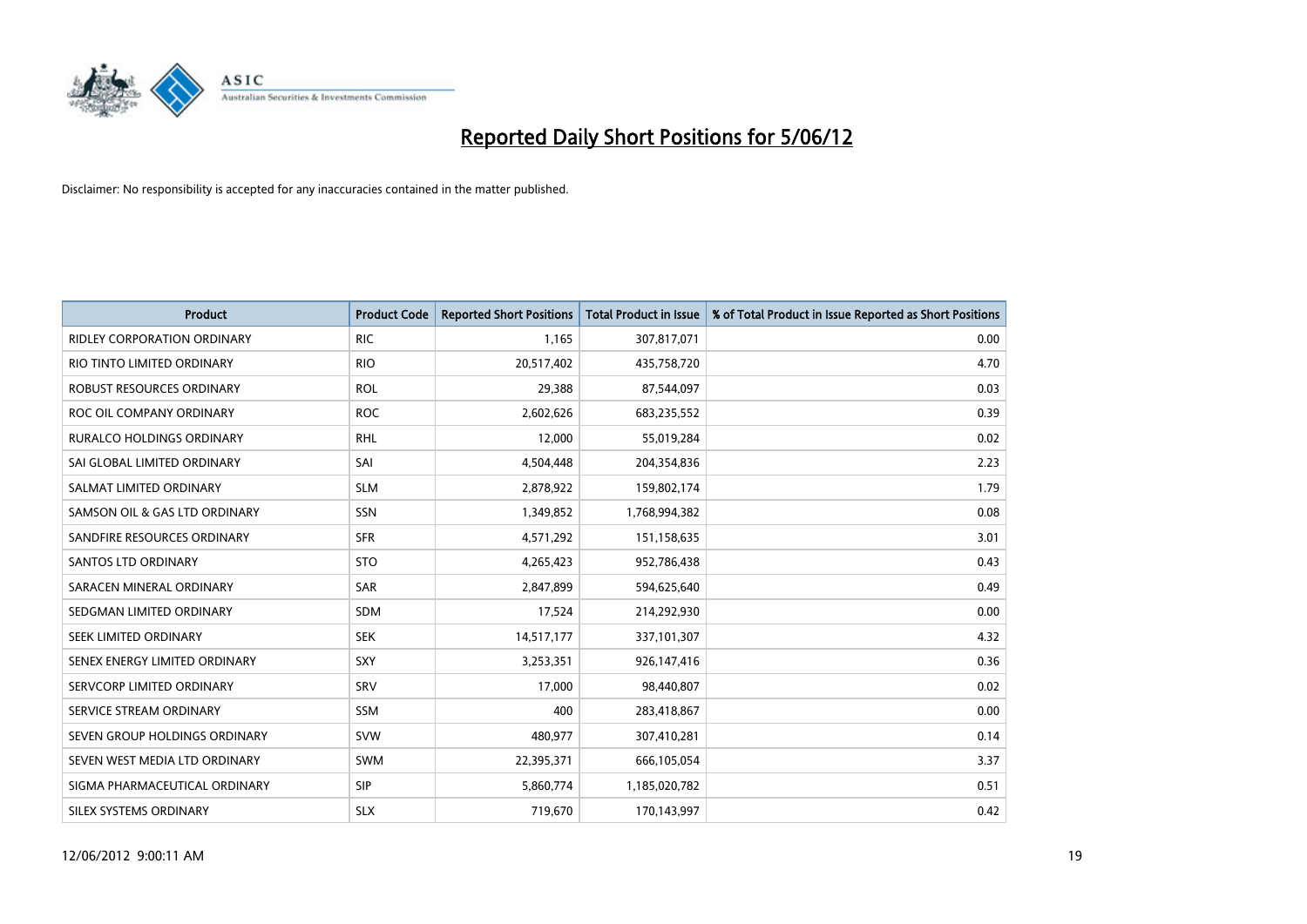

| <b>Product</b>                           | <b>Product Code</b> | <b>Reported Short Positions</b> | <b>Total Product in Issue</b> | % of Total Product in Issue Reported as Short Positions |
|------------------------------------------|---------------------|---------------------------------|-------------------------------|---------------------------------------------------------|
| SILVER LAKE RESOURCE ORDINARY            | <b>SLR</b>          | 380,039                         | 220,264,064                   | 0.18                                                    |
| SIMS METAL MGMT LTD ORDINARY             | <b>SGM</b>          | 8,864,039                       | 205,106,768                   | 4.32                                                    |
| SINGAPORE TELECOMM. CHESS DEPOSITARY INT | SGT                 | 6,845,528                       | 158,218,641                   | 4.33                                                    |
| SIRTEX MEDICAL ORDINARY                  | <b>SRX</b>          | 5,101                           | 55,768,136                    | 0.01                                                    |
| SKILLED GROUP LTD ORDINARY               | <b>SKE</b>          | 1,541                           | 233,487,276                   | 0.00                                                    |
| SKY CITY ENTERTAIN, ORDINARY             | <b>SKC</b>          | 101                             | 576,958,340                   | 0.00                                                    |
| <b>SLATER &amp; GORDON ORDINARY</b>      | SGH                 | 5,562                           | 168,600,731                   | 0.00                                                    |
| SMS MANAGEMENT, ORDINARY                 | <b>SMX</b>          | 652,512                         | 68,415,913                    | 0.96                                                    |
| SONIC HEALTHCARE ORDINARY                | <b>SHL</b>          | 4,024,329                       | 390,969,875                   | 1.02                                                    |
| SOUL PATTINSON (W.H) ORDINARY            | SOL                 | 33,020                          | 239,395,320                   | 0.01                                                    |
| SOUTH BOULDER MINES ORDINARY             | <b>STB</b>          | 101,421                         | 116,232,826                   | 0.09                                                    |
| SP AUSNET STAPLED SECURITIES             | SPN                 | 4,660,606                       | 3,243,987,341                 | 0.13                                                    |
| SPARK INFRASTRUCTURE STAPLED NOTE & UNIT | SKI                 | 35,493,689                      | 1,326,734,264                 | 2.68                                                    |
| SPDR 200 FUND ETF UNITS                  | STW                 | 3,778                           | 51,538,531                    | 0.01                                                    |
| SPECIALTY FASHION ORDINARY               | <b>SFH</b>          | 2,099,171                       | 192,236,121                   | 1.09                                                    |
| SPOTLESS GROUP LTD ORDINARY              | <b>SPT</b>          | 409,047                         | 265,746,161                   | 0.16                                                    |
| ST BARBARA LIMITED ORDINARY              | SBM                 | 9,547,745                       | 325,615,389                   | 2.93                                                    |
| STANMORE COAL LTD ORDINARY               | <b>SMR</b>          | 66,885                          | 160,180,221                   | 0.04                                                    |
| STARPHARMA HOLDINGS ORDINARY             | <b>SPL</b>          | 2,700,759                       | 280,802,451                   | 0.99                                                    |
| STHN CROSS MEDIA ORDINARY                | SXL                 | 5,760,974                       | 704,594,449                   | 0.81                                                    |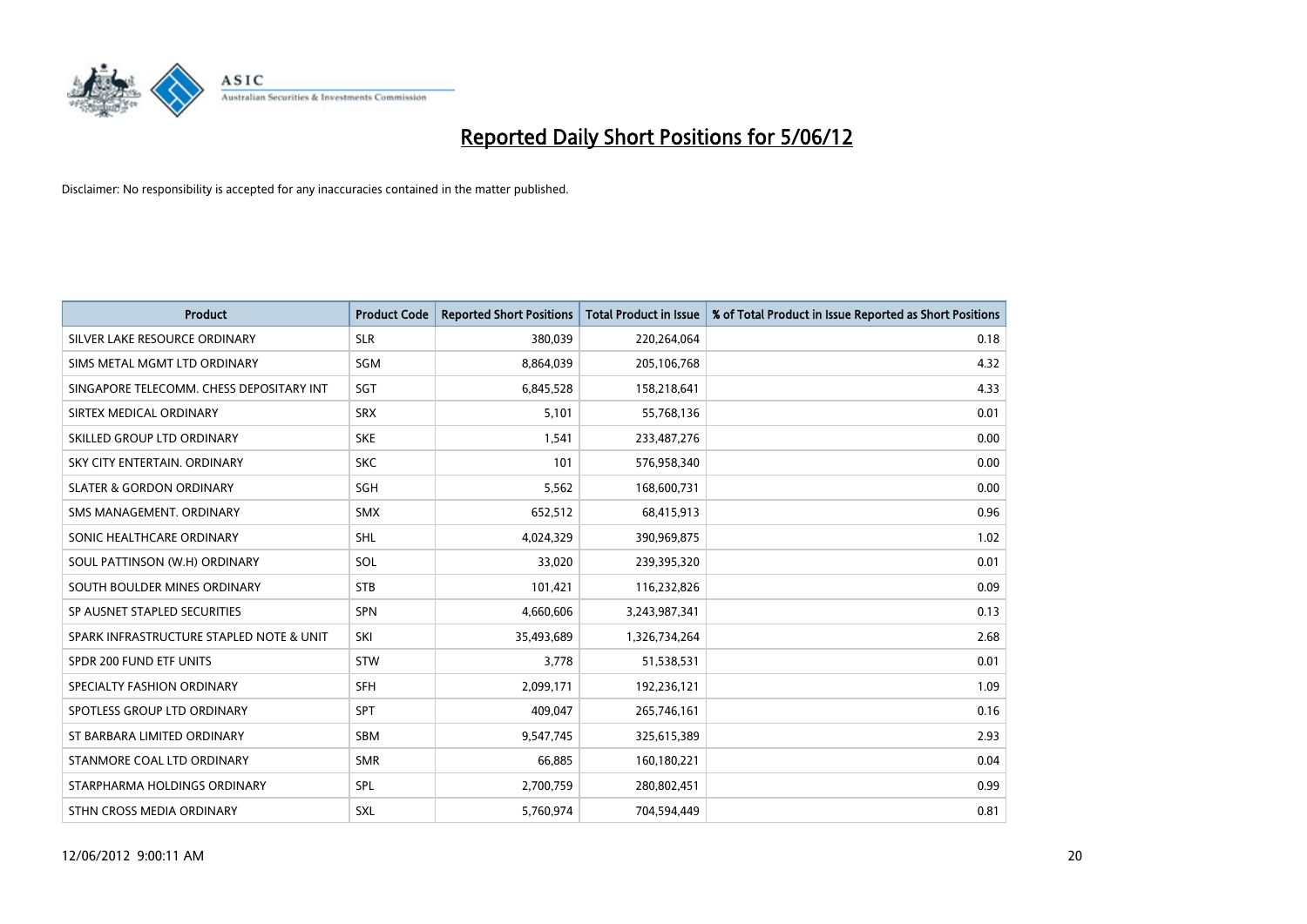

| <b>Product</b>                     | <b>Product Code</b> | <b>Reported Short Positions</b> | <b>Total Product in Issue</b> | % of Total Product in Issue Reported as Short Positions |
|------------------------------------|---------------------|---------------------------------|-------------------------------|---------------------------------------------------------|
| STOCKLAND UNITS/ORD STAPLED        | SGP                 | 15,418,487                      | 2,219,880,007                 | 0.68                                                    |
| STRAITS RES LTD. ORDINARY          | <b>SRQ</b>          | 188,054                         | 456,529,474                   | 0.04                                                    |
| <b>STW COMMUNICATIONS ORDINARY</b> | SGN                 | 34,661                          | 362,798,351                   | 0.00                                                    |
| SUNCORP GROUP LTD ORDINARY         | <b>SUN</b>          | 11,596,133                      | 1,286,600,980                 | 0.86                                                    |
| SUNDANCE ENERGY ORDINARY           | <b>SEA</b>          | 37,869                          | 277,098,474                   | 0.01                                                    |
| SUNDANCE RESOURCES ORDINARY        | SDL                 | 96,269,221                      | 2,933,534,505                 | 3.28                                                    |
| SUNLAND GROUP LTD ORDINARY         | <b>SDG</b>          | 100,931                         | 201,578,526                   | 0.05                                                    |
| SUPER RET REP LTD ORDINARY         | SUL                 | 1,523,254                       | 196,152,971                   | 0.76                                                    |
| SYD AIRPORT STAPLED US PROHIBIT.   | SYD                 | 6,700,675                       | 1,861,210,782                 | 0.36                                                    |
| TABCORP HOLDINGS LTD ORDINARY      | <b>TAH</b>          | 7,054,034                       | 730,113,969                   | 0.97                                                    |
| TANAMI GOLD NL ORDINARY            | <b>TAM</b>          | 231,206                         | 261,132,677                   | 0.08                                                    |
| TAP OIL LIMITED ORDINARY           | <b>TAP</b>          | 947,962                         | 241,295,311                   | 0.39                                                    |
| TASSAL GROUP LIMITED ORDINARY      | <b>TGR</b>          | 101,833                         | 146,304,404                   | 0.06                                                    |
| <b>TATTS GROUP LTD ORDINARY</b>    | <b>TTS</b>          | 8,746,997                       | 1,362,919,733                 | 0.65                                                    |
| TECHNOLOGY ONE ORDINARY            | <b>TNE</b>          | 10,010                          | 304,910,455                   | 0.00                                                    |
| TELECOM CORPORATION ORDINARY       | <b>TEL</b>          | 15,852,858                      | 1,894,173,035                 | 0.84                                                    |
| TELSTRA CORPORATION. ORDINARY      | <b>TLS</b>          | 27,235,179                      | 12,443,074,357                | 0.20                                                    |
| TEN NETWORK HOLDINGS ORDINARY      | <b>TEN</b>          | 64,484,889                      | 1,045,236,720                 | 6.17                                                    |
| TERANGA GOLD CORP CDI 1:1          | <b>TGZ</b>          | 230,210                         | 158,155,577                   | 0.13                                                    |
| TEXON PETROLEUM LTD ORDINARY       | <b>TXN</b>          | 245,443                         | 245,039,848                   | 0.10                                                    |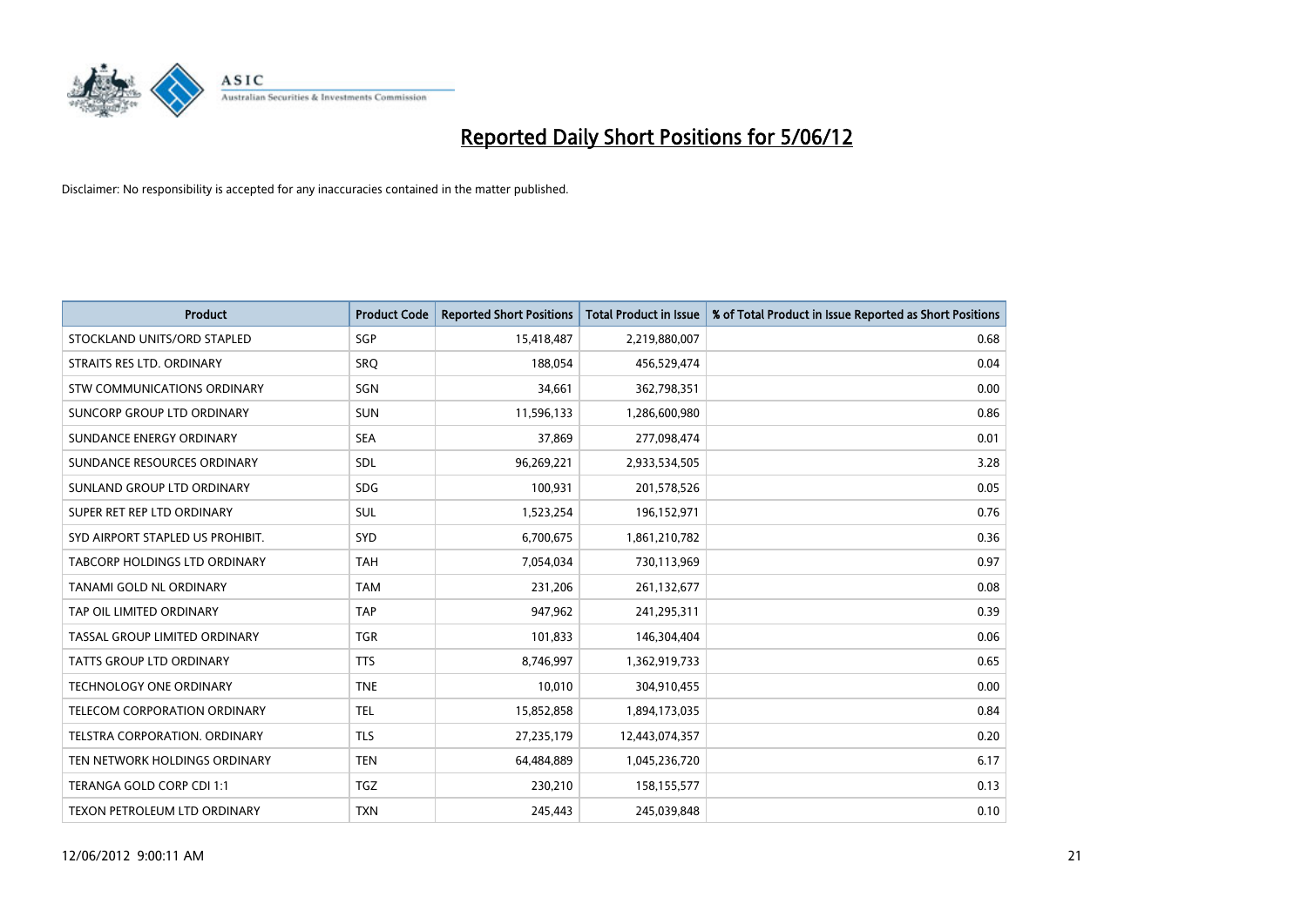

| <b>Product</b>                       | <b>Product Code</b> | <b>Reported Short Positions</b> | <b>Total Product in Issue</b> | % of Total Product in Issue Reported as Short Positions |
|--------------------------------------|---------------------|---------------------------------|-------------------------------|---------------------------------------------------------|
| TFS CORPORATION LTD ORDINARY         | <b>TFC</b>          | 207,942                         | 279,621,829                   | 0.07                                                    |
| THAKRAL HOLDINGS GRP ORDINARY/UNIT   | <b>THG</b>          | 164                             | 585,365,014                   | 0.00                                                    |
| THE REJECT SHOP ORDINARY             | <b>TRS</b>          | 1,573,688                       | 26,071,170                    | 6.04                                                    |
| THINKSMART LIMITED ORDINARY          | <b>TSM</b>          | 175,000                         | 156,005,431                   | 0.11                                                    |
| THORN GROUP LIMITED ORDINARY         | <b>TGA</b>          | 334,424                         | 146,374,703                   | 0.24                                                    |
| <b>TIGER RESOURCES ORDINARY</b>      | <b>TGS</b>          | 2,179,474                       | 673,470,269                   | 0.32                                                    |
| <b>TISHMAN SPEYER UNITS</b>          | <b>TSO</b>          | 20,040,786                      | 338,440,904                   | 5.92                                                    |
| TOLL HOLDINGS LTD ORDINARY           | <b>TOL</b>          | 18,852,080                      | 717,133,875                   | 2.62                                                    |
| TOX FREE SOLUTIONS ORDINARY          | <b>TOX</b>          | 10,786                          | 114,948,108                   | 0.01                                                    |
| TPG TELECOM LIMITED ORDINARY         | <b>TPM</b>          | 2,322,677                       | 793,808,141                   | 0.30                                                    |
| TRADE ME GROUP ORDINARY              | <b>TME</b>          | 463,048                         | 395,745,510                   | 0.11                                                    |
| <b>TRANSFIELD SERVICES ORDINARY</b>  | <b>TSE</b>          | 5,128,012                       | 525,028,694                   | 0.98                                                    |
| TRANSPACIFIC INDUST. ORDINARY        | <b>TPI</b>          | 5,567,772                       | 1,578,209,025                 | 0.34                                                    |
| TRANSURBAN GROUP TRIPLE STAPLED SEC. | <b>TCL</b>          | 6,033,522                       | 1,458,321,112                 | 0.42                                                    |
| TREASURY WINE ESTATE ORDINARY        | <b>TWE</b>          | 13,088,208                      | 647,227,144                   | 2.02                                                    |
| TROY RESOURCES LTD ORDINARY          | <b>TRY</b>          | 214,852                         | 89,296,649                    | 0.22                                                    |
| UGL LIMITED ORDINARY                 | UGL                 | 5,784,590                       | 166,315,038                   | 3.48                                                    |
| UNILIFE CORPORATION CDI 6:1          | <b>UNS</b>          | 211,168                         | 258,962,928                   | 0.08                                                    |
| UXC LIMITED ORDINARY                 | <b>UXC</b>          | 156,197                         | 305,585,913                   | 0.05                                                    |
| <b>VENTURE MINERALS ORDINARY</b>     | <b>VMS</b>          | 52,850                          | 232,468,592                   | 0.03                                                    |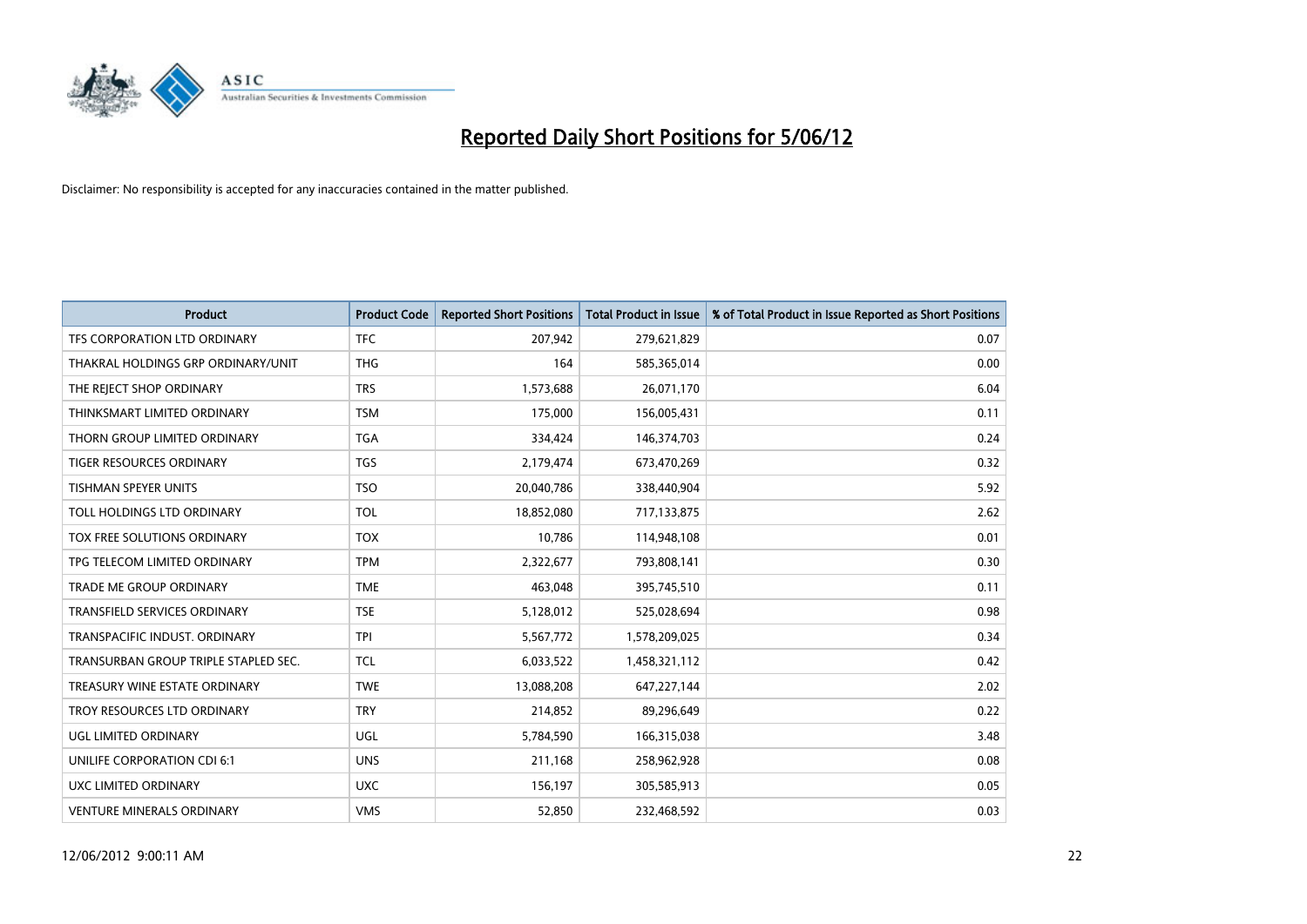

| <b>Product</b>                         | <b>Product Code</b> | <b>Reported Short Positions</b> | <b>Total Product in Issue</b> | % of Total Product in Issue Reported as Short Positions |
|----------------------------------------|---------------------|---------------------------------|-------------------------------|---------------------------------------------------------|
| <b>VIRGIN AUS HLDG LTD ORDINARY</b>    | <b>VAH</b>          | 33,386,277                      | 2,210,197,600                 | 1.51                                                    |
| VITERRA INC CDI 1:1                    | <b>VTA</b>          | 10                              | 68,629,939                    | 0.00                                                    |
| VNGD ALL-WORLD EX-US CDI 1:1           | <b>VEU</b>          | 3,850                           | 990,776                       | 0.39                                                    |
| WAH NAM INT HLDG LTD ORDINARY          | <b>WNI</b>          | 41,310                          | 6,747,679,503                 | 0.00                                                    |
| <b>WATPAC LIMITED ORDINARY</b>         | <b>WTP</b>          | 261,193                         | 184,332,526                   | 0.13                                                    |
| <b>WDS LIMITED ORDINARY</b>            | <b>WDS</b>          | $\overline{7}$                  | 144,740,614                   | 0.00                                                    |
| WEBJET LIMITED ORDINARY                | <b>WEB</b>          | 469,088                         | 71,232,746                    | 0.65                                                    |
| <b>WESFARMERS LIMITED ORDINARY</b>     | <b>WES</b>          | 30,427,953                      | 1,006,504,883                 | 3.03                                                    |
| WESFARMERS LIMITED PARTIALLY PROTECTED | <b>WESN</b>         | 139,472                         | 150,567,279                   | 0.08                                                    |
| <b>WESTERN AREAS NL ORDINARY</b>       | <b>WSA</b>          | 8,716,518                       | 179,735,899                   | 4.85                                                    |
| WESTFIELD GROUP ORD/UNIT STAPLED SEC   | <b>WDC</b>          | 6,205,374                       | 2,270,870,825                 | 0.26                                                    |
| WESTFIELD RETAIL TST UNIT STAPLED      | <b>WRT</b>          | 47,274,543                      | 3,054,166,195                 | 1.54                                                    |
| <b>WESTPAC BANKING CORP ORDINARY</b>   | <b>WBC</b>          | 60,834,860                      | 3,055,118,844                 | 1.94                                                    |
| WHITE ENERGY COMPANY ORDINARY          | <b>WEC</b>          | 2,395,960                       | 322,974,494                   | 0.73                                                    |
| WHITEHAVEN COAL ORDINARY               | <b>WHC</b>          | 10,687,296                      | 1,013,190,387                 | 1.04                                                    |
| WHK GROUP LIMITED ORDINARY             | <b>WHG</b>          | 25,000                          | 265,200,652                   | 0.01                                                    |
| WINDIMURRA VANADIUM ORDINARY           | <b>WVL</b>          | 163,685                         | 154,278,674                   | 0.11                                                    |
| WOODSIDE PETROLEUM ORDINARY            | <b>WPL</b>          | 3,445,149                       | 823,910,657                   | 0.41                                                    |
| WOOLWORTHS LIMITED ORDINARY            | <b>WOW</b>          | 4,748,520                       | 1,230,625,667                 | 0.36                                                    |
| WORLEYPARSONS LTD ORDINARY             | <b>WOR</b>          | 4,149,275                       | 242,154,619                   | 1.69                                                    |